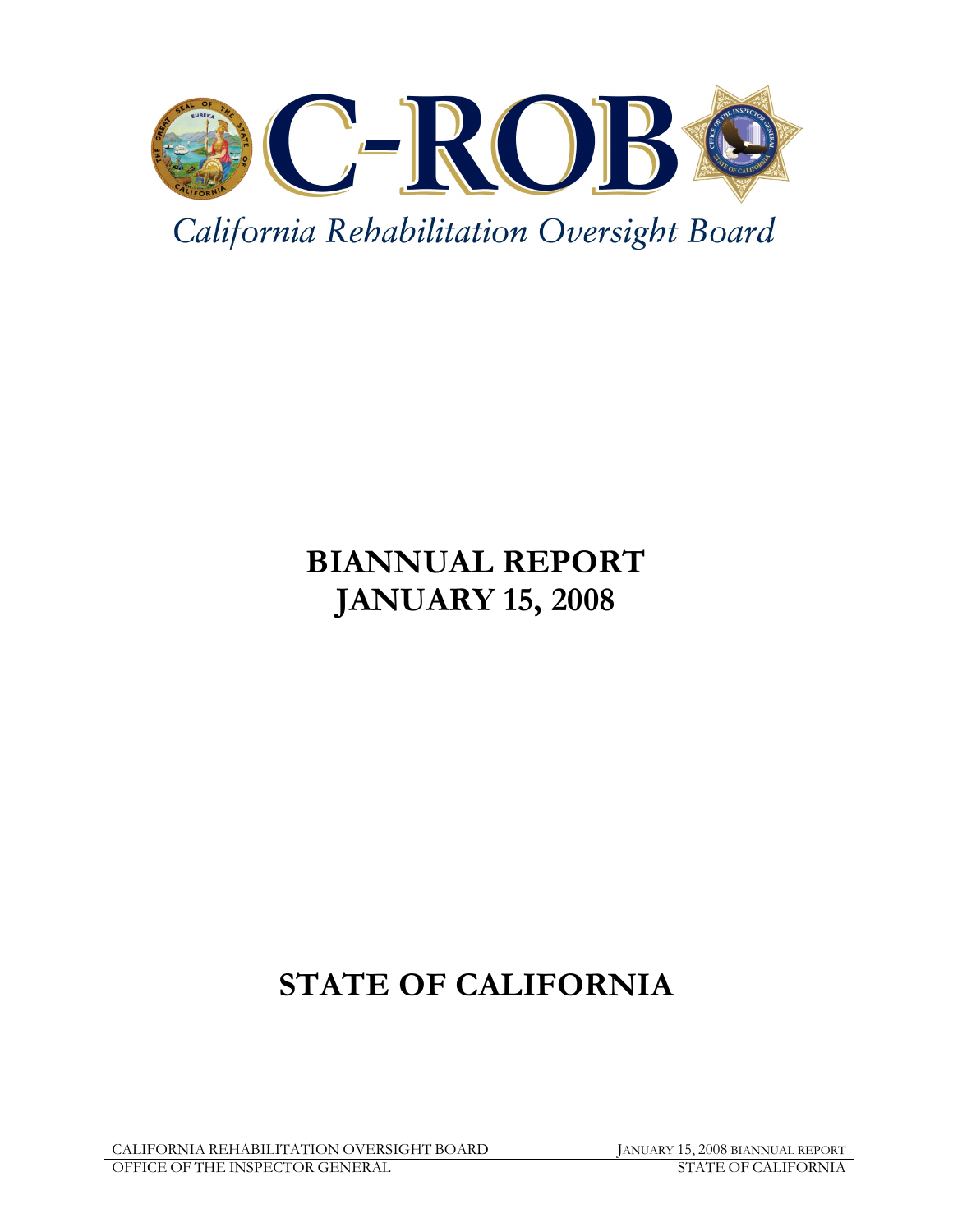## PREFACE

Pursuant to Penal Code section 6141, the California Rehabilitation Oversight Board (C-ROB or the Board) is mandated to regularly examine and report biannually to the Governor and the Legislature regarding rehabilitative programming provided by the California Department of Corrections and Rehabilitation (CDCR or the Department) to the inmates and parolees under its supervision. C-ROB held its first meeting on June 19, 2007. The Board has held five public meetings since then.

According to statute, C-ROB is required to biannually report on January 15 and July 15 and its reports must minimally include findings on:

- $\checkmark$  Effectiveness of treatment efforts
- $\checkmark$  Rehabilitation needs of offenders
- $\checkmark$  Gaps in rehabilitation services
- $\checkmark$  Levels of offender participation and success

The first biannual report was presented to the Governor and the Legislature on July 15, 2007. This document is the second biannual report. As required by statute, this report utilizes the findings and recommendations published by the Expert Panel on Adult Offender and Recidivism Reduction Programs. In addition, this report reflects information provided by CDCR during public hearings as well as supplemental materials provided to C-ROB by the Department.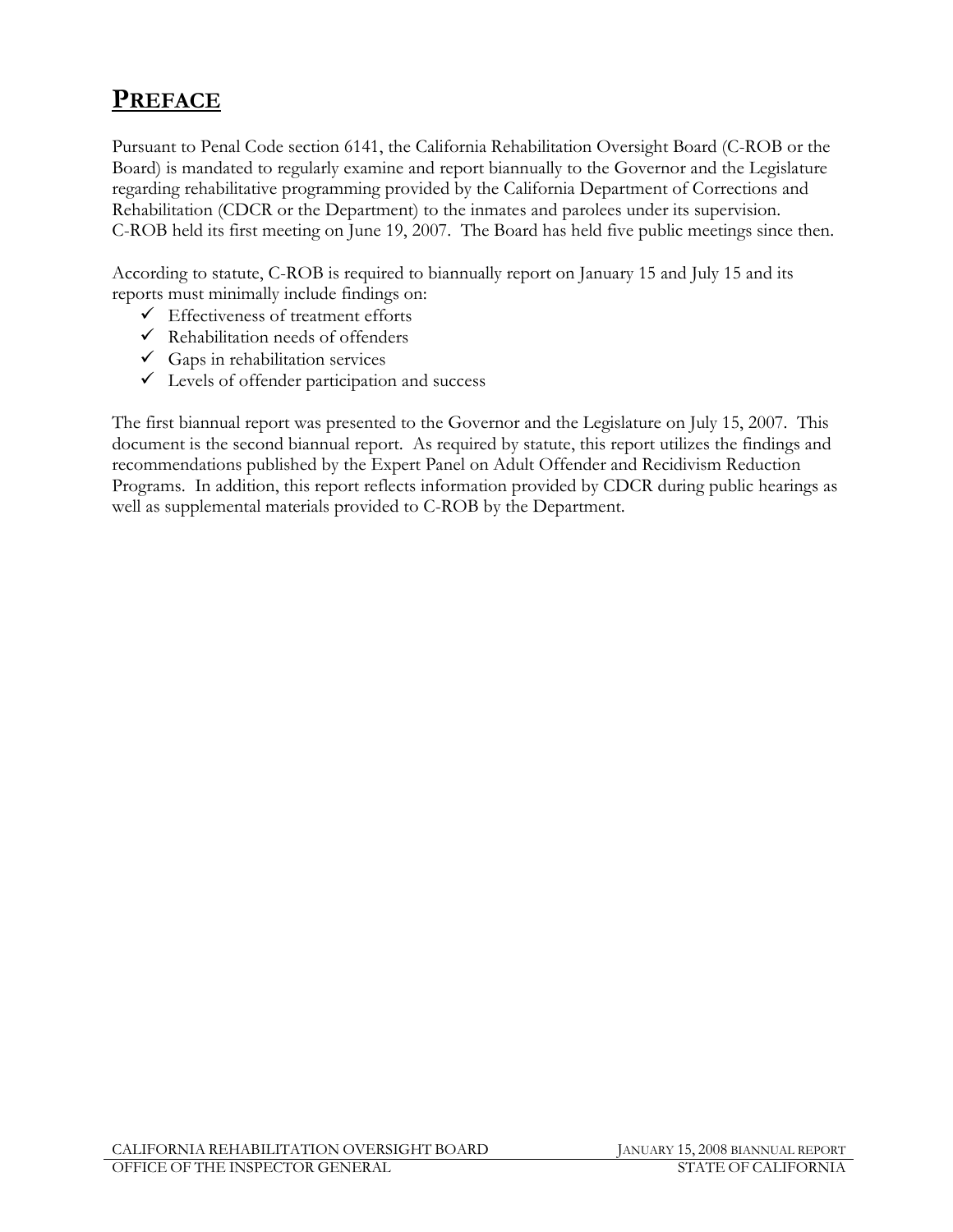## TABLE OF CONTENTS

### **APPENDICES**

| Appendix C: Determining Levels of Offender Participation and Success 19   |  |
|---------------------------------------------------------------------------|--|
| Appendix D: Determining the Effectiveness of Rehabilitative Programming20 |  |
|                                                                           |  |
|                                                                           |  |
| Appendix G: Members of the California Rehabilitation Oversight Board 32   |  |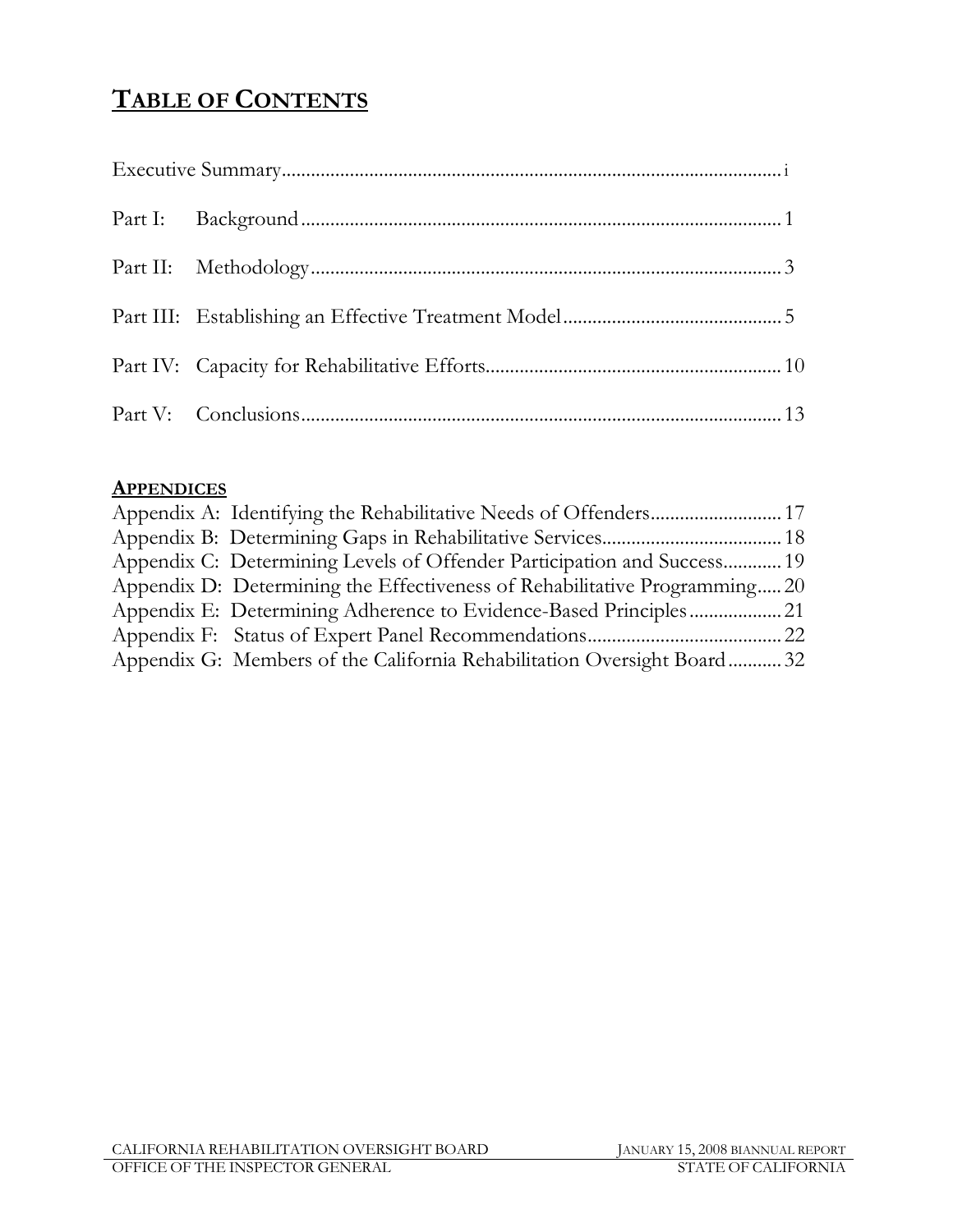## EXECUTIVE SUMMARY

The California Rehabilitation Oversight Board (C-ROB or the Board) was established pursuant to Assembly Bill 900 (AB 900), the Public Safety and Offender Rehabilitation Services Act of 2007.

Pursuant to Penal Code section 6141, the California Rehabilitation Oversight Board is mandated to regularly examine and report biannually to the Governor and the Legislature regarding rehabilitative programming provided by the California Department of Corrections and Rehabilitation (CDCR or the Department) to the inmates and parolees under its supervision. C-ROB held its first meeting on June 19, 2007. The Board has held five public meetings since then.

According to statute, C-ROB is required to biannually report on January 15 and July 15 and its reports must minimally include findings on the effectiveness of treatment efforts, the rehabilitation needs of offenders, gaps in rehabilitation services, and levels of offender participation and success.

In performing its duties, C-ROB is required by statute to utilize the Expert Panel on Adult Offender and Recidivism Reduction Programming's report titled "A Roadmap for Effective Offender Programming in California" (the Expert Panel report).<sup>1</sup>

CDCR created the Expert Panel in response to authorization language in the Budget Act of 2006– 07. The Legislature directed CDCR to contract with correctional program experts to assess the state's adult prison and parole programs designed to reduce recidivism. In addition, CDCR tasked the Expert Panel to provide it with recommendations for improving programming in California's prison and parole system. The Expert Panel submitted its report to the Legislature in June 2007.<sup>2</sup> The Expert Panel's report included 11 main recommendations and 35 sub-recommendations. The Board reviewed the Expert Panel report and concurs with its recommendations.

In preparing this biannual report, C-ROB recognizes that its mandate is long-term. As the Expert Panel noted in its report, "correctional change takes time." More specifically, the Expert Panel noted the following:

Because correctional change involves often competing (or at least differing) stakeholders citizens, administrators, offenders, corrections officers, parole officers, families, legislators, etc.—it often takes a long time, at least two to five years, for agencies to achieve consistent and sustainable results.<sup>3</sup>

Thus far, the Board has been impressed by the Department's level of cooperation. Representatives from throughout CDCR have made themselves available, as needed, to present regular updates to C-ROB. However, the Department has been unable to share some information with C-ROB, particularly related to internal planning efforts. In certain cases, the Department may be awaiting final internal decisions and/or approval, while in other cases, the uncertainty associated with the budget process may prohibit CDCR from disclosing details before the budget is released on

 $\overline{a}$ 1 Specifically, Penal Code section 6141 requires: "In performing its duties, the board shall use the work products developed for the department as a result of the provisions of the 2006 Budget Act, including Provision 18 of Item 5225-001-0001."

<sup>&</sup>lt;sup>2</sup> "California Department of Corrections and Rehabilitation Expert Panel on Adult Offender and Recidivism Reduction Programming Report to the California State Legislature: A Roadmap for Effective Offender Programming in California," submitted to the Legislature on June 29, 2007, p. vii.

<sup>&</sup>lt;sup>3</sup> Expert Panel report, p. 15.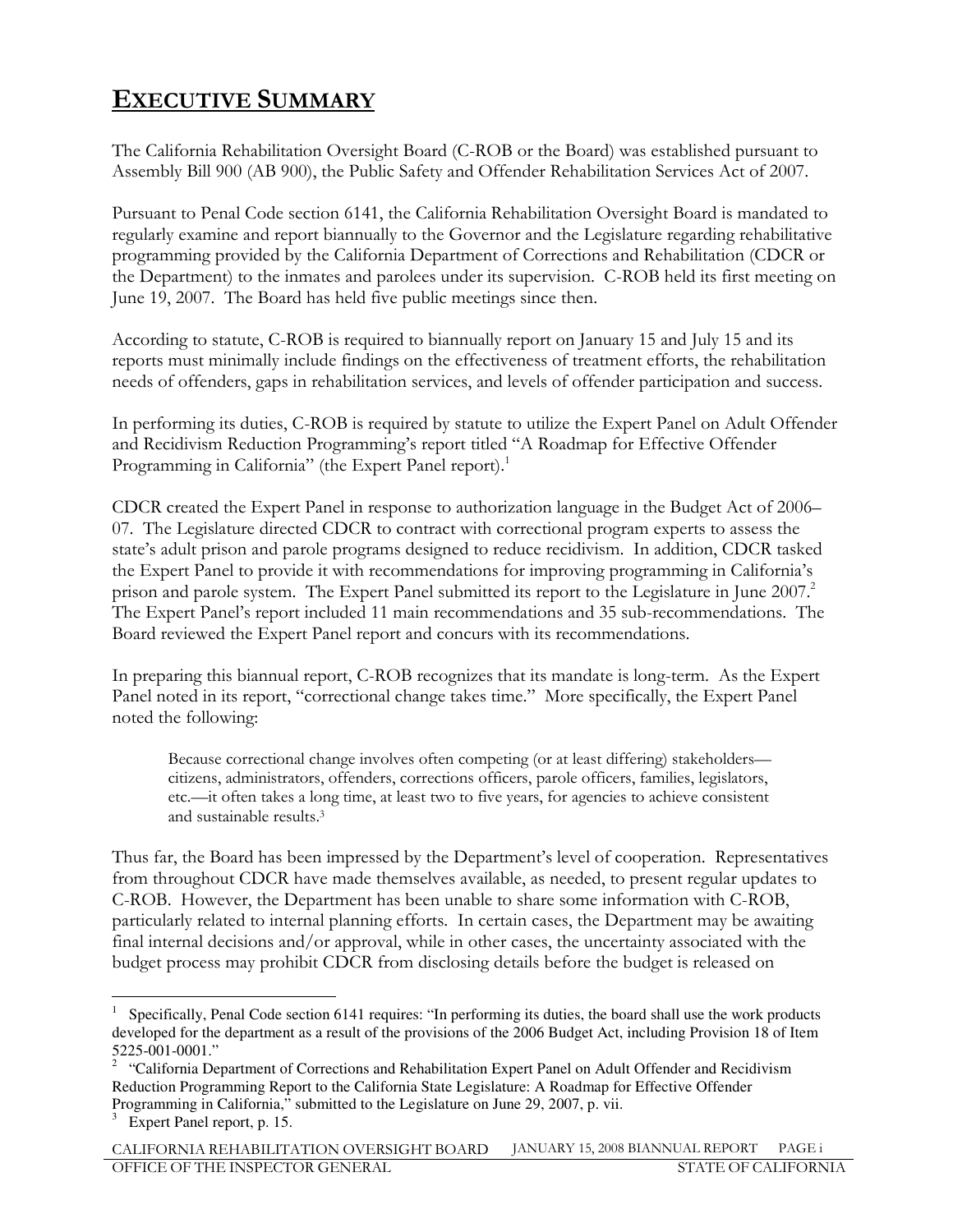January 10, 2008. Regardless of the reasoning, however, many of the planning documents, which C-ROB needs to review to determine whether the Department has appropriately considered all relevant factors and weighed priorities accordingly, have not been available to the Board. In order to carry out its mandate, C-ROB must be provided with more details, including information related to the Department's planning efforts.

That said, the Board notes that, in most areas in which the Department has been able to report, CDCR is working toward implementing an effective rehabilitative model, as recommended by the Expert Panel. These implementation efforts include the following:

- C-ROB commends the Department for its willingness to commit to an evidence-based treatment model.
- - The Department has already begun the first steps toward implementing a rehabilitative model. For example, CDCR has begun conducting inmate assessments using the Correctional Offender Management Profiling for Alternative Sanctions (COMPAS) at reception and prior to release on parole.
- C-ROB is not taking a position regarding whether or not the COMPAS tool was the right selection for California. However, the Board is impressed that the Department appears to have relied upon expert recommendations and carefully examined various alternatives. At this time, the Board is satisfied that the Department is making every effort to adapt this tool as necessary while committing to working within the guidelines and principles of evidencebased programming.
- C-ROB agrees with the Department's decision to phase in the new treatment model using what it calls "proof projects" (demonstration projects at designated locations) instead of trying to attempt statewide implementation. This approach should enable the Department to evaluate and modify the model, as needed, before attempting statewide implementation.
- - The Department has developed a spending plan for approximately \$90 million in funds it received as part of the Budget Act of 2007-08 for reducing recidivism strategies.
- - The Department has appropriately recognized the critical role of its Office of Research and is involving research staff and outside experts in most, if not all, of the key areas—not just in evaluation, but in planning and development, as well.
- - The Department has acknowledged the importance of alternative sanctions for parole violators and agreed in an April 2007 stipulation in the Valdivia lawsuit (regarding due process procedures at parole revocation hearings) to establish a certain level of remedial sanctions. A recent review by the special master in the *Valdivia* lawsuit commended the Department for its efforts in this area. Specifically, the special master reported that the "defendants [CDCR] have made excellent progress on remedial sanctions during this reporting period [May 2007 through September 2007]." 4

 $\overline{a}$ 4 "Third Report of the Special Master on the Status of Conditions of the Remedial Order." (*Valdivia v. Schwarzenegger*, Case No. CIV S-94-0671 LKK/GGH (E.D. Cal.).)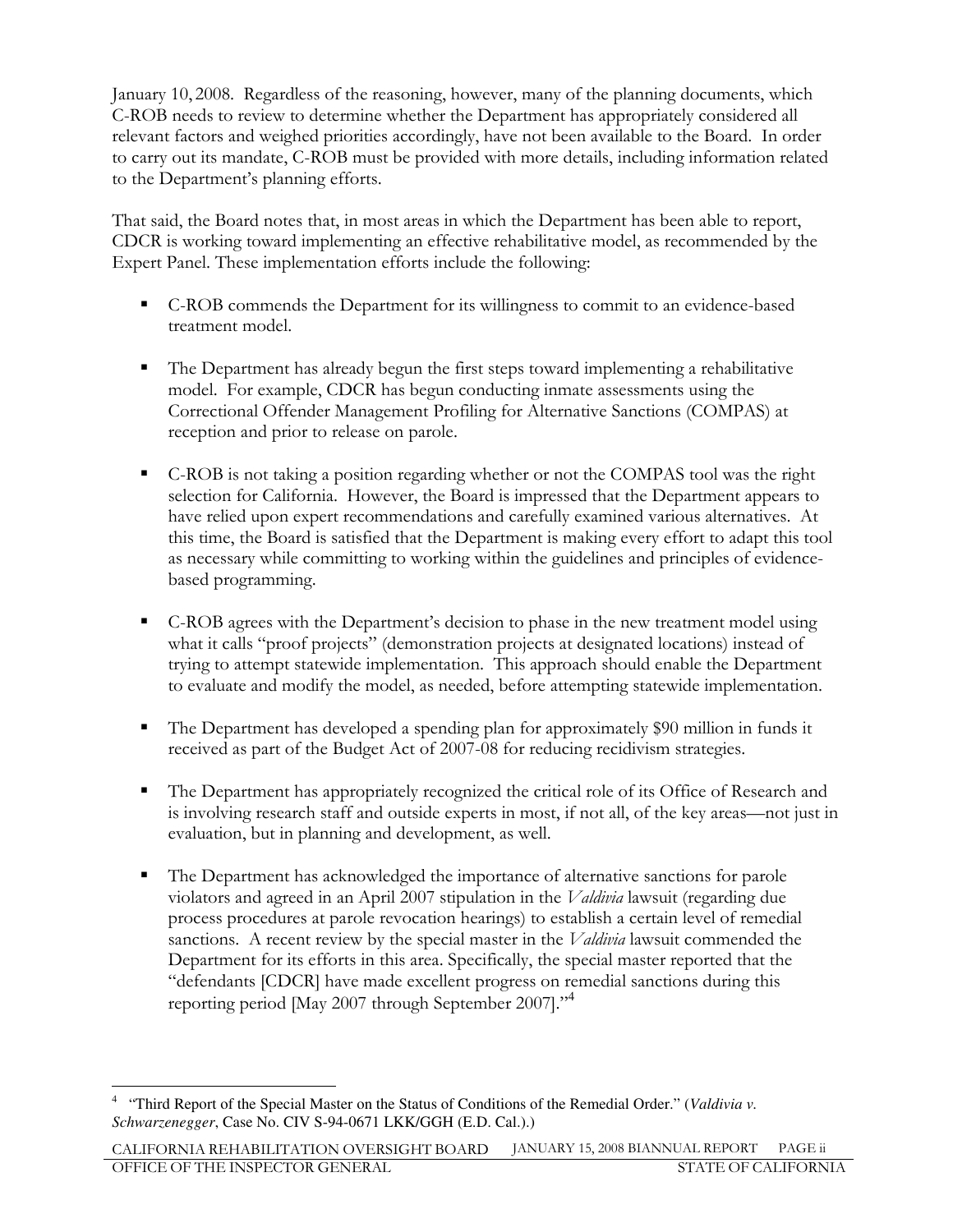- The Department has worked hard to actively engage community partners in its reentryrelated efforts. As a result of these efforts, as of December 2007, the Department had received "agreements to cooperate" from 16 counties who expressed an interest in establishing a secure reentry facility in their community, including agreements from three counties whose interest was not contingent upon receiving jail bond funding.

Despite these significant accomplishments, based on information available to the Board, C-ROB has a number of concerns regarding the status of CDCR's rehabilitative programming efforts. It should be noted that the Board's concerns are not based on an assumption that the Department should have already resolved or completed all of the issues identified below. Rather, C-ROB raises these concerns as red flags, which if not addressed in the near future, will ultimately threaten the Department's chances for success.

- - The Board has not seen evidence of a comprehensive and integrated plan dedicated specifically to improving rehabilitative programming. Instead, the Department's efforts appear fragmented with multiple plans that are related in some ways, but unrelated in other ways. For example, the efforts to conduct COMPAS assessments at intake are entirely separate from the efforts to conduct COMPAS assessments prior to release. In either case, it is not clear how effectively, if at all, the staff members who work directly with inmates and parolees are using these assessments.
- - Despite the Department's laudable effort to begin conducting assessments upon intake and prior to release on parole, significant numbers of inmates are still not being assessed. Even more importantly, the assessments' value is questionable because the Department has not yet developed a case management plan that will serve to connect inmates and parolees to the programs they need.
- - While the COMPAS tool will serve as the basis for the risk and criminogenic needs assessment, the Department has acknowledged that other secondary assessments will be needed to effectively assess inmates and parolees and assign them to appropriate programming. These assessments have yet to be identified. To the extent that additional resources must be secured, this may delay CDCR's ability to implement an effective treatment model.
- - C-ROB agrees with the Department that a multidisciplinary team is crucial to an effective case plan for each offender. However, the Board has not been informed as to which staff members will comprise this multidisciplinary team, how their roles will be defined, or who will serve as the case planner. Successful implementation will require that these staff members are adequately trained and assigned reasonable caseloads to effectively complete their jobs.
- - It is the Board's belief that during the "proof projects" the case management plans will be documented in writing. C-ROB understands that this may be necessary until an automated case management system is developed; however, C-ROB ultimately believes that a system that automates the case management plans must be a priority. In an organization the size of CDCR, effective case management, multidisciplinary treatment, and continuity between treatment in prison and parole settings will be virtually impossible without an effective information technology (IT) system. Therefore, efforts to improve CDCR's IT system must be expedited.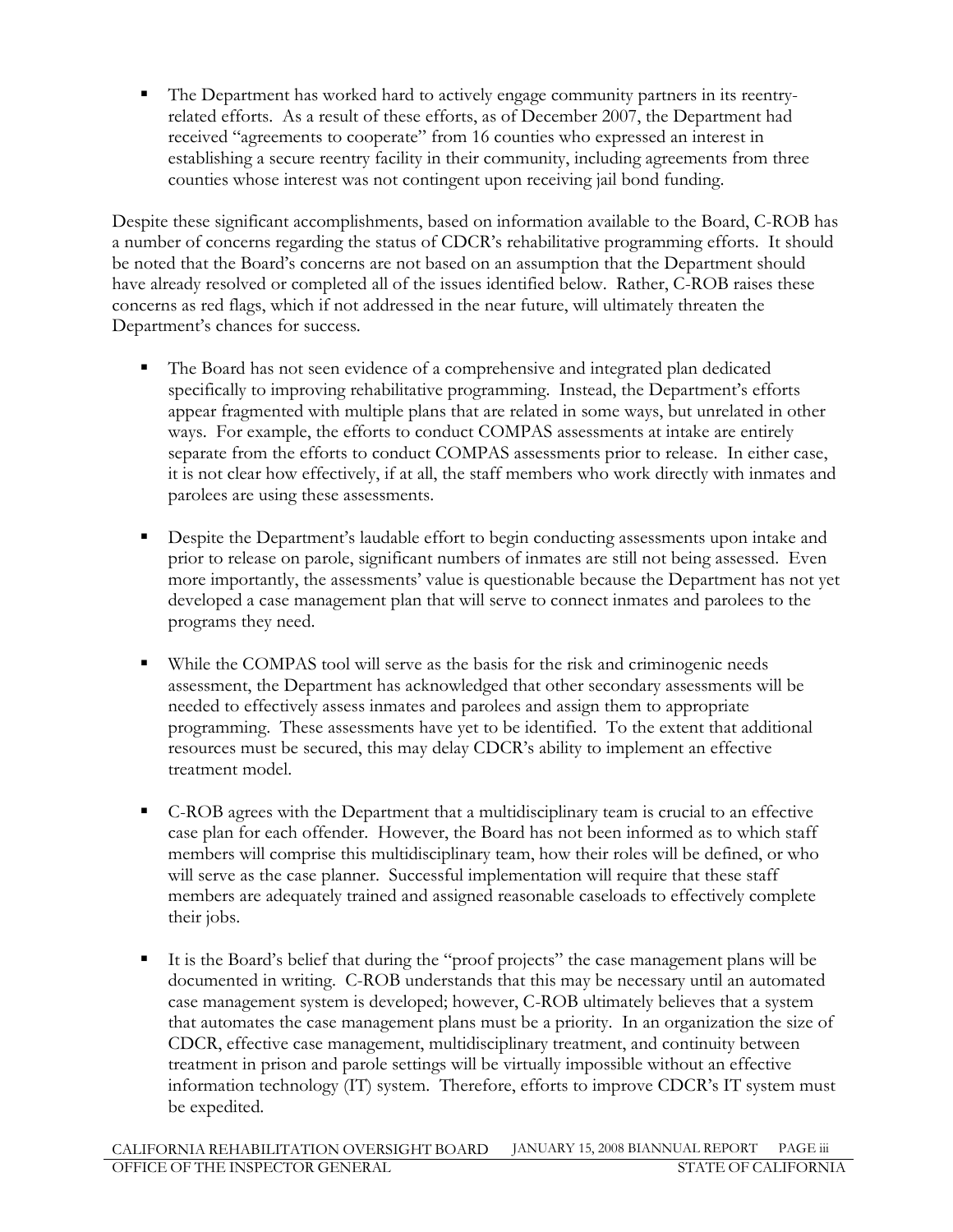- - CDCR must be provided with sufficient resources to ensure effective rehabilitative programming for the inmates and parolees under its supervision. In addition, the Department must ensure that appropriate space is constructed and/or made available for effective rehabilitative programming.
- - Without a complete inventory of existing rehabilitative programs and a statewide assessment of rehabilitative needs, C-ROB cannot determine the gap between available and needed services. Eventually, a range of rehabilitative programming, as determined necessary by the risk-needs assessments, will need to be available statewide. At a minimum, at least one program in each major offending area must be available as part of the "proof projects."
- - Until CDCR has adequate and appropriate rehabilitative programming, C-ROB is concerned about how the Department will allocate its limited programs among various inmates and parolees.
- - The Board notes that there is a potential for significant overlap between the Department's efforts to improve rehabilitation programming and the health care receiver's efforts. Effective coordination will be required to address this overlap.
- - CDCR received \$50 million in fiscal year 2007-08 to begin implementing the rehabilitative components of AB 900. To date, C-ROB has not received a spending plan for these funds.
- - The Department appears to be working hard to coordinate reentry efforts, yet the stigma and resistance to siting some of these facilities continues to be problematic. (This is a problem that cannot be blamed on the Department, but it must be resolved nevertheless.) The Department would benefit from expanding its collaborative efforts with law enforcement to include key leaders of community service systems, e.g., county directors of behavioral health, mental health, and human services, among others, to maximize support for reentry efforts.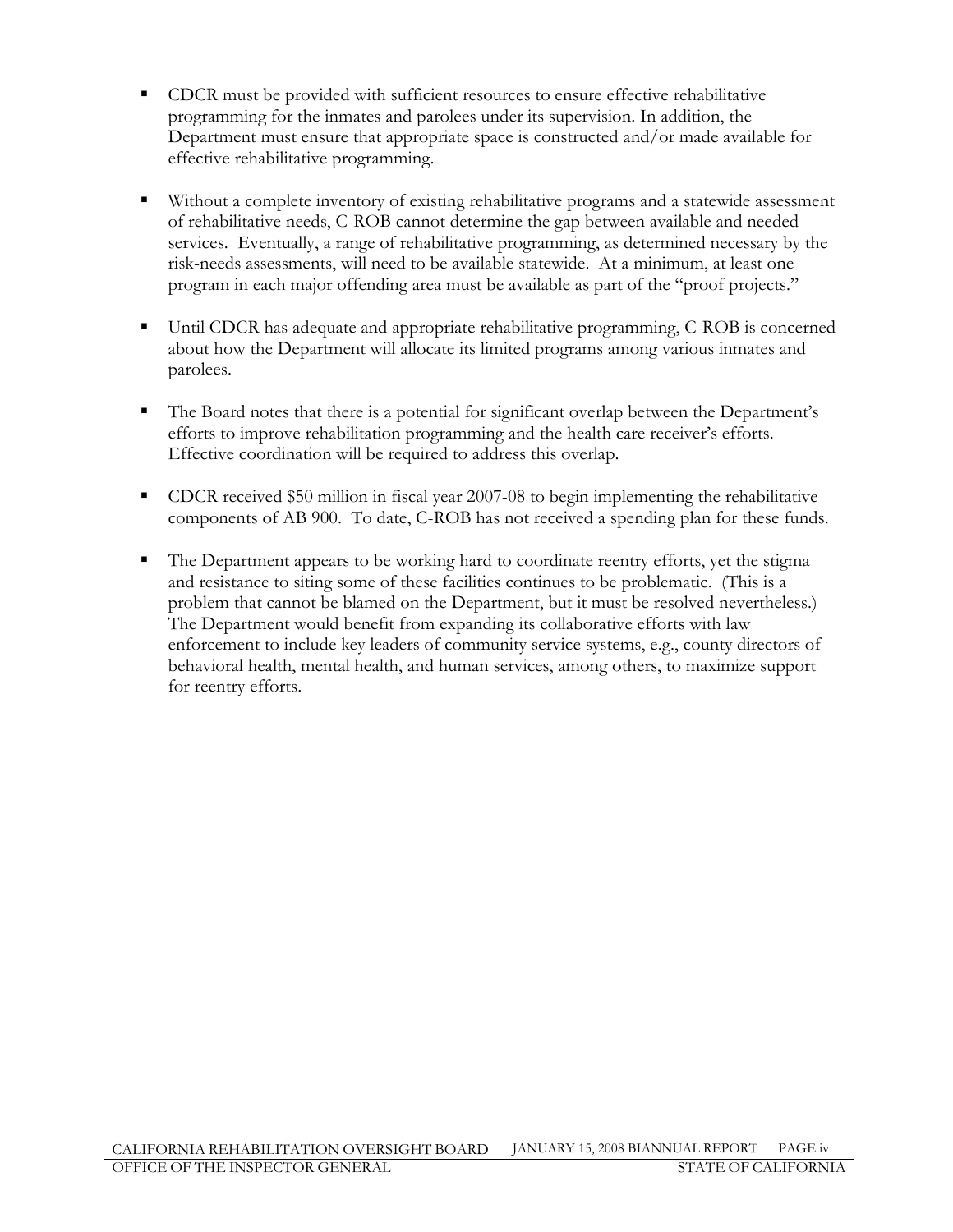## I. BACKGROUND

### C-ROB AND ASSEMBLY BILL 900

Assembly Bill 900 (AB 900), the Public Safety and Offender Rehabilitation Services Act of 2007, established the California Rehabilitation Oversight Board. By legislative design, C-ROB is a multidisciplinary public board with representatives from various state and local entities. C-ROB actively engages leaders from the fields of law enforcement, education, mental health, substance abuse, and criminal justice research in working to ensure effective and sustainable rehabilitative programming throughout California's prison and parole systems. A list of C-ROB members is included as Appendix G.

AB 900 was enacted to address the serious problem of overcrowding in California's prisons and to improve rehabilitative outcomes among California's inmates and parolees. Specifically, to reduce overcrowding and to help address the many problems associated with overcrowding, AB 900 provided CDCR with the authority to construct or renovate up to 16,000 beds at existing prisons to replace the use of "temporary" beds (i.e., beds currently placed in gymnasiums, classrooms, hallways, or other public spaces that were not originally constructed to house inmates). AB 900 also gave CDCR the authority to create 16,000 beds in secure reentry facilities and to construct up to 8,000 medical, dental, and mental health beds. AB 900 further provided funding to increase county jail beds by approximately 13,000 and authorized the transfer of up to 8,000 prisoners out of state.<sup>5</sup> AB 900 also made it clear, however, that the Department must prioritize the improvement of rehabilitative programming. For example, AB 900 requires that any new beds constructed must be associated with full programming.<sup>6</sup> Moreover, AB 900 provides its funding in two phases and requires the Department to meet certain benchmarks, including some of which are related to rehabilitative programming, before it can obtain the second phase of funding.<sup>7</sup>

Given this interrelation between AB 900 and C-ROB, some have assumed that C-ROB's mandate is to provide oversight of AB 900. However, this is not the case.<sup>8</sup> In some regards, C-ROB's mandate is narrower than AB 900, and in other ways, it is broader. For instance, C-ROB's purview is not limited to the rehabilitation programming required by AB 900 (i.e., programming associated with the new beds or the 10 percent increase required as one of the AB 900 benchmarks). Instead, C-ROB is mandated to examine and report on rehabilitative programming and the implementation of an effective treatment model *throughout* CDCR, including programming provided to all inmates and parolees.

CALIFORNIA REHABILITATION OVERSIGHT BOARD JANUARY 15, 2008 BIANNUAL REPORT PAGE 1<br>OFFICE OF THE INSPECTOR GENERAL OFFICE OF THE INSPECTOR GENERAL

 5 Assembly Bill 900 (Solorio), Chapter 7, Statutes 2007.

<sup>6</sup> Government Code section 15819.40 (AB 900) mandates that "any new beds constructed pursuant to this section shall be supported by rehabilitative programming for inmates, including, but not limited to, education, vocational programs, substance abuse treatment programs, employment programs, and pre-release planning."

<sup>7</sup> Penal Code section 7021 (AB 900), paragraphs 1 to 13.

 $8$  Technically, the oversight of AB 900 is described in Penal Code section 7021 (AB 900), which states that phase II of the construction funding (as outlined in section 15819.41 of the Government Code) may not be released until a three-member panel, composed of the State Auditor, the Inspector General, and an appointee of the Judicial Council of California, verifies that all 13 benchmarks, which are outlined in paragraphs 1 to 13 of Penal Code section 7021, have been met.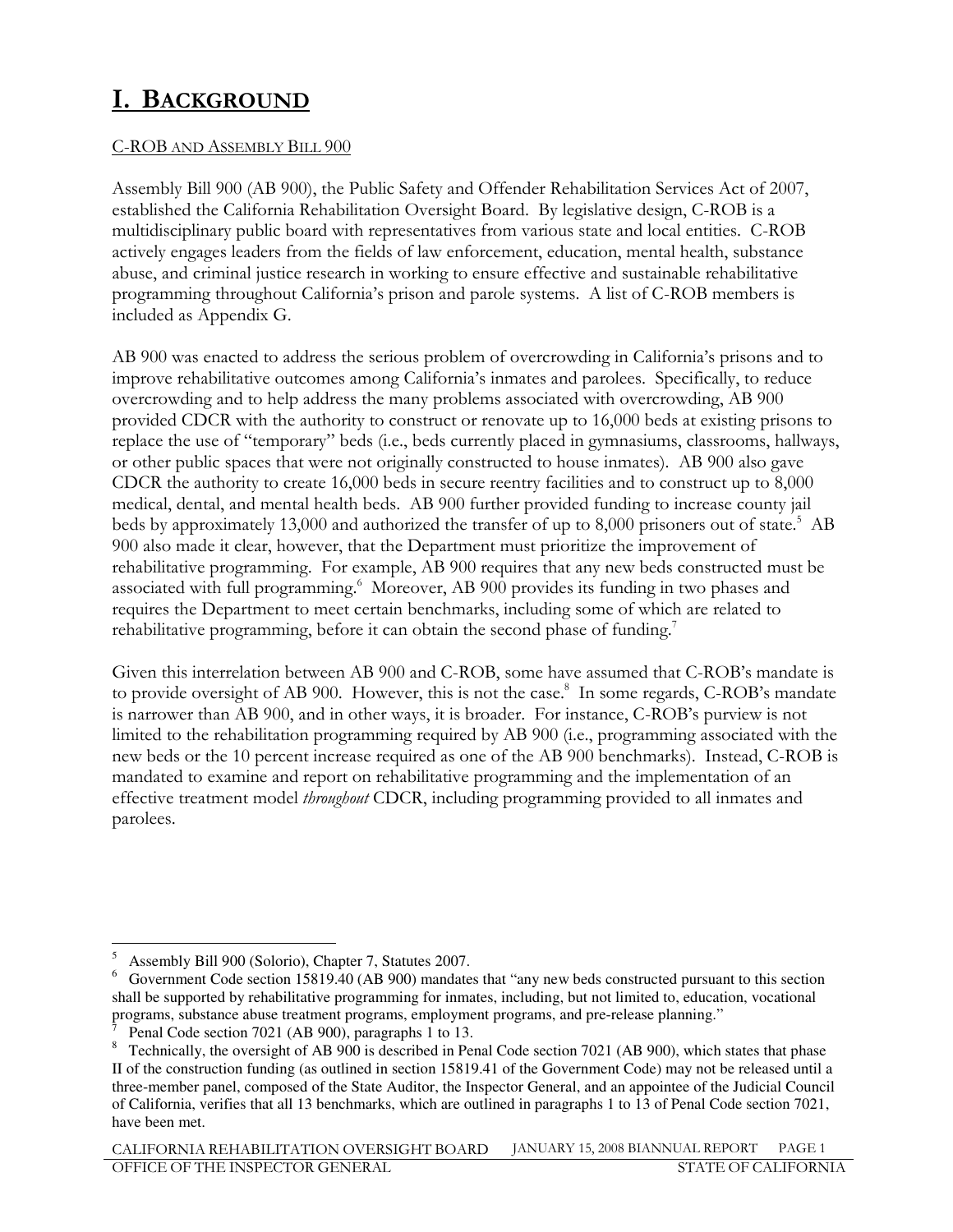#### EXPERT PANEL REPORT

In performing its duties, C-ROB is required by statute to utilize the Expert Panel on Adult Offender and Recidivism Reduction Programming's report titled "A Roadmap for Effective Offender Programming in California" (the Expert Panel report).<sup>9</sup>

CDCR created the Expert Panel in response to authorization language in the Budget Act of 2006– 07. The Legislature directed CDCR to contract with correctional program experts to assess California's adult prison and parole programs designed to reduce recidivism. In addition, CDCR tasked the Expert Panel to provide it with recommendations for improving programming in California's prison and parole system. The Expert Panel submitted its report to the Legislature in June 2007.<sup>10</sup> The Expert Panel's report included 11 main recommendations and 35 subrecommendations. The Board reviewed the Expert Panel report and concurs with its recommendations. A complete table of these recommendations is included as part of Appendix F.

In recommending that CDCR adopt a comprehensive and effective rehabilitative treatment model, the Expert Panel dubbed its proposed model the "California Logic Model." The Department has made it clear both in verbal testimony to C-ROB as well as in written responses to the Legislature that it has accepted and intends to implement the core principles of the California Logic Model. Therefore, as C-ROB examines the Department's progress in developing an effective treatment model in this and future reports, C-ROB will do so using the eight basic components of the California Logic Model, as recommended by the Expert Panel report.

The basic components of the California Logic Model include:

- **Assess high risk.** Target offenders who pose the highest risk for re-offending.
- **Assess needs.** Identify offender's criminogenic needs/dynamic risk factors.
- **Develop behavior management plans**. Utilize assessment results to develop an individualized case plan.
- **Deliver programs.** Deliver cognitive behavioral programs, offering varying levels of duration and intensity.
- - Measure progress. Periodically evaluate progress, update treatment plans, measure treatment gains, and determine appropriateness for program completion.
- **Prep for reentry.** Develop a formal re-entry plan prior to program completion to ensure a continuum of care.
- **Reintegrate.** Provide aftercare through collaboration with community providers.
- -Follow up. Track offenders and collect outcome data.

 $\overline{a}$ 9 Specifically, Penal Code section 6141 requires: "In performing its duties, the board shall use the work products developed for the department as a result of the provisions of the 2006 Budget Act, including Provision 18 of Item 5225-001-0001."

<sup>&</sup>lt;sup>10</sup> Expert Panel Report, p. vii.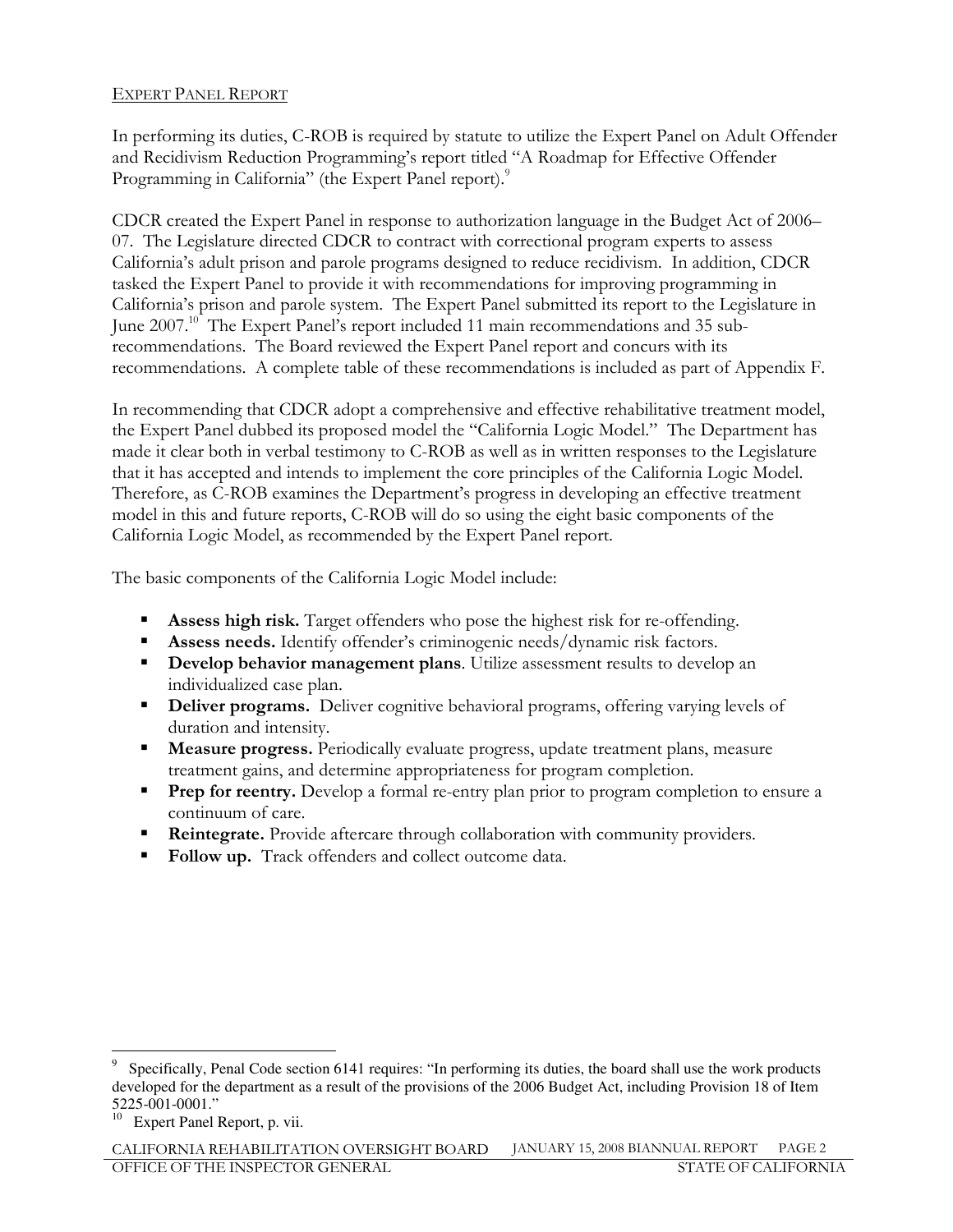## II. METHODOLOGY

In preparing this biannual report, C-ROB held public meetings on September 25, 2007; November 7, 2007; and December 3, 2007, each in Sacramento.<sup>11</sup> At these meetings, the Board received testimony and information from a variety of departmental representatives, including members of the Rehabilitation Strike Team, which the Governor established shortly after the passage of AB 900 to "fundamentally reform California's prison rehabilitation programs." (C-ROB considered work products and testimony from the Governor's Rehabilitation Strike Team as representative of the Department's perspective.)

While CDCR provided some planning documents to it, the Board mainly relied upon verbal testimony at the public meetings for updates on CDCR's status. As a result, the findings and scope of this report are based primarily on information received up to and including the meeting on December 3, 2007.

As C-ROB examines the Department's efforts related to implementing an effective treatment model, the following questions will be explored in this and future C-ROB reports:

- **Planning and Development** 
	- o Does CDCR have an implementation plan that includes appropriate timelines?
	- o Does this plan seem comprehensive and reasonable?
	- o Does CDCR have an appropriate staffing plan for these programs?
	- o Is external approval (i.e., Legislature, control agencies) necessary? If so, what is the status?
	- o Have the appropriate tools (i.e., assessments, program curricula, training standards, policies, evaluation criteria) been developed?
	- o Have the appropriate partners and stakeholders been involved in planning and development activities?
- - Implementation
	- o What is the status of implementation at the institution or parole region level?
	- o What is the status of statewide implementation?
	- o What barriers or challenges are impeding progress?
	- o What strategies have been identified to address those barriers or challenges? (C-ROB may recommend alternative strategies.)
- - Quality Assurance and Evaluation
	- o Is CDCR adequately and appropriately monitoring quality assurance?
	- o What progress has CDCR made with respect to process measures?
	- o What progress has CDCR made with respect to outcome measures?
- - Program Improvement
	- o Are programs and/or processes being modified based upon quality assurance and evaluation findings?

Part I of this biannual report provides a background to C-ROB's mission and scope. Part II describes the report's methodology. Part III reports on the Department's efforts to implement an effective treatment model. This section includes four subsections that cover the following phases:

 $\overline{a}$ <sup>11</sup> In calendar year 2008, C-ROB plans to conduct several of its meetings in southern California to ensure that public participation is not limited to those who live in the Sacramento area.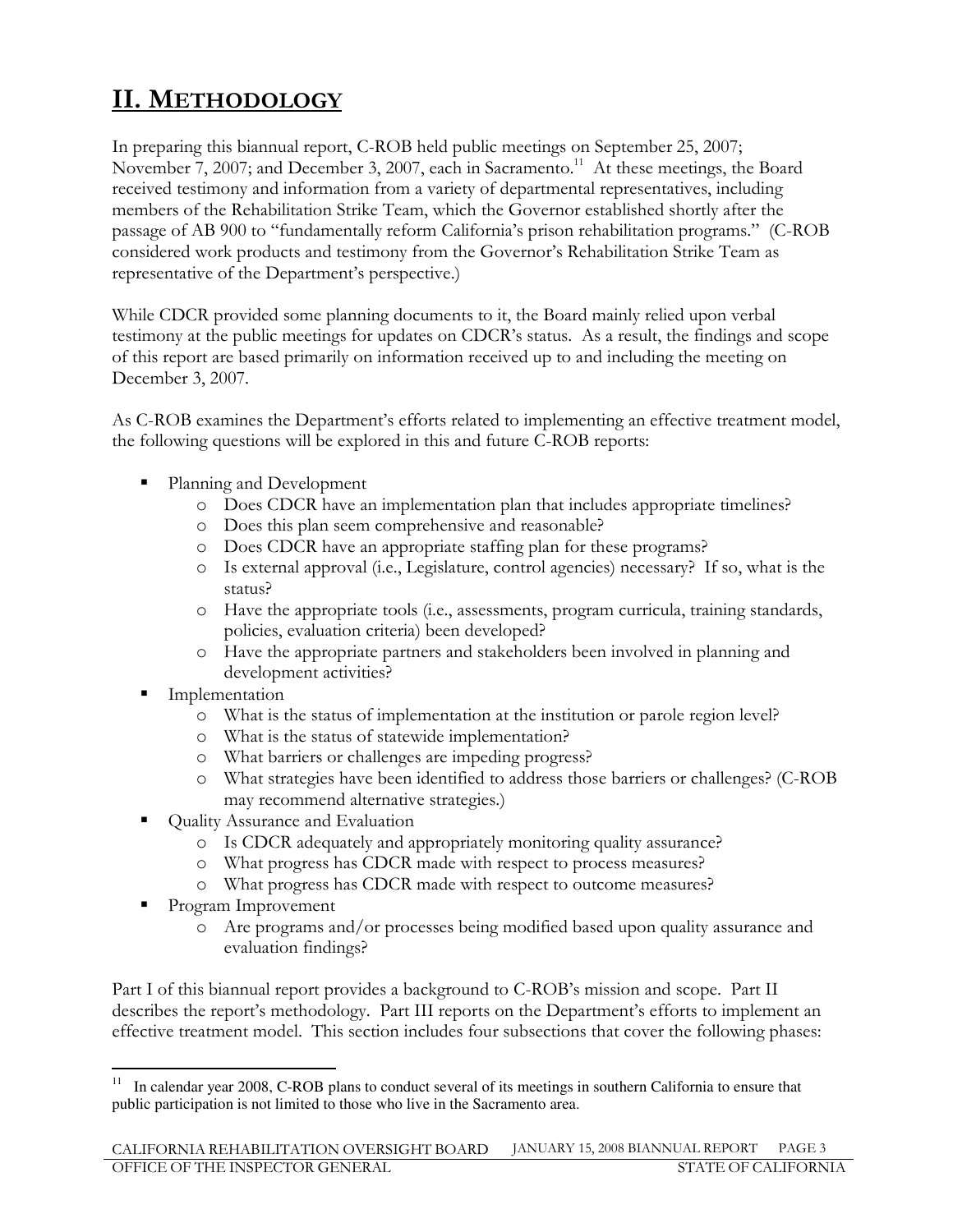1) planning and development; 2) implementation; 3) quality assurance and evaluation; and 4) program improvement. Part IV of the report discusses the Department's efforts related to building capacity for rehabilitative programming. This section includes a brief discussion of efforts related to reducing overcrowding, implementing parole reforms, improving information technology, improving staff development and training, and improving management capacity and stability. Part V contains the Board's conclusions.

A significant portion of this report is included as appendices. These appendices present the types of information that C-ROB will be tracking and reporting upon in future reports. Given the limited amount of time and information available for this report, C-ROB did not attempt to complete these sections for this January 2008 report. The Board anticipates reporting on many of these areas, at least with baseline data, by the next report in July 2008.

There are many instances noted throughout this report in which C-ROB does not have sufficient information to answer the questions listed above. In some cases, this lack of information may be because the question was premature. In many cases, however, the Department was still in the decision-making process or was otherwise unable to share information publicly.

Because of the limited information available to the Board, particularly details related to planning efforts, this biannual report is rather narrow in its conclusions.

It is important to note that C-ROB has not validated the information contained in this report. For future reports, C-ROB may request the Office of the Inspector General to verify or follow up on information submitted to the Board.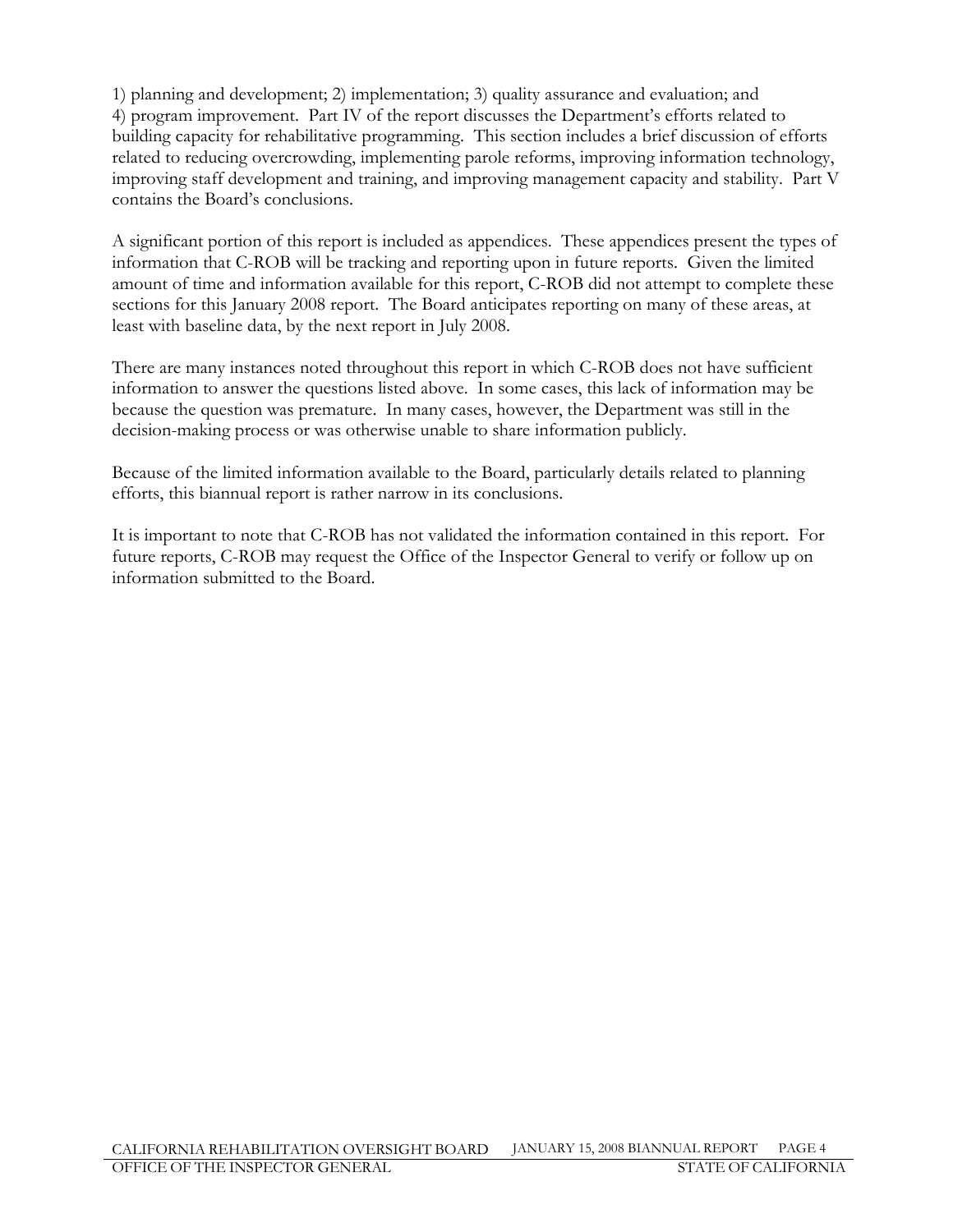## III. ESTABLISHING AN EFFECTIVE TREATMENT MODEL

This part of the report examines the Department's progress toward establishing an effective treatment model. The Board recognizes and supports the Department's decision to implement the California Logic Model, as described in the Expert Panel report.

Specifically, this section examines the Department's effort to establish an effective treatment model using the following four phases: 1) planning and development; 2) implementation; 3) quality assurance and evaluation; and 4) program improvement. Given the early stages of the Department's planning efforts, most of the information available at this time relates to the planning and development phase.

Each section follows the framework of the California Logic Model, which includes the following basic components: assess high risk, assess needs, develop behavior management plans, deliver programs, measure progress, prep for reentry, reintegrate, and follow up.

#### PLANNING AND DEVELOPMENT

Thus far, CDCR has not provided C-ROB with a comprehensive plan outlining its proposal to improve rehabilitative programming. The Department has engaged in multiple planning efforts related to AB 900 (e.g., out-of-state transfers, infill bed construction, and secure reentry facilities), but there does not appear to be a comparable plan dedicated specifically to rehabilitative programming. Absent such a comprehensive plan, the information in this section is necessarily based on testimony and reports from a variety of departmental sources, including the Rehabilitation Strike Team.

CDCR has accepted the Expert Panel's recommendation that a validated risk-needs assessment is key to an effective treatment model. Furthermore, CDCR has reported to C-ROB that it will use the Correctional Offender Management Profiling for Alternative Sanctions (COMPAS) tool, which it began using in the Division of Adult Parole Operations (DAPO) in January 2006, as the basis for this risk-needs assessment. After exploring other options, the Rehabilitation Strike Team concluded that, based on the Department's plan to modify and validate the COMPAS tool, moving forward with COMPAS as the basis for the risk-needs assessment was the best option for California.

According to testimony provided to C-ROB in November and December 2007, CDCR is currently modifying the COMPAS tool to improve its ability to identify criminogenic needs and ultimately to serve as the basis for individualized case plans. CDCR's Office of Research, along with outside research experts is helping with the modifications, and the Department anticipates the modifications to be completed by mid to late January 2008.

Based on CDCR testimony at the December 2007 C-ROB meeting, Rehabilitation Strike Team members are in the process of developing a report that will lay out a roadmap to link the COMPAS risk-needs assessments with case planning and program delivery. CDCR indicated that this process, which will include a case planner (staffing classification yet to be specified), will begin in July 2008. This proposal was not available in time for C-ROB to review in time for this report.

In the meantime, a report from the Rehabilitation Strike Team in October 2007 titled "Governor's Rehabilitation Strike Team: A Status Report and Roadmap" described some of the proposed components of a case management plan. This Status Report refers to the case management plan as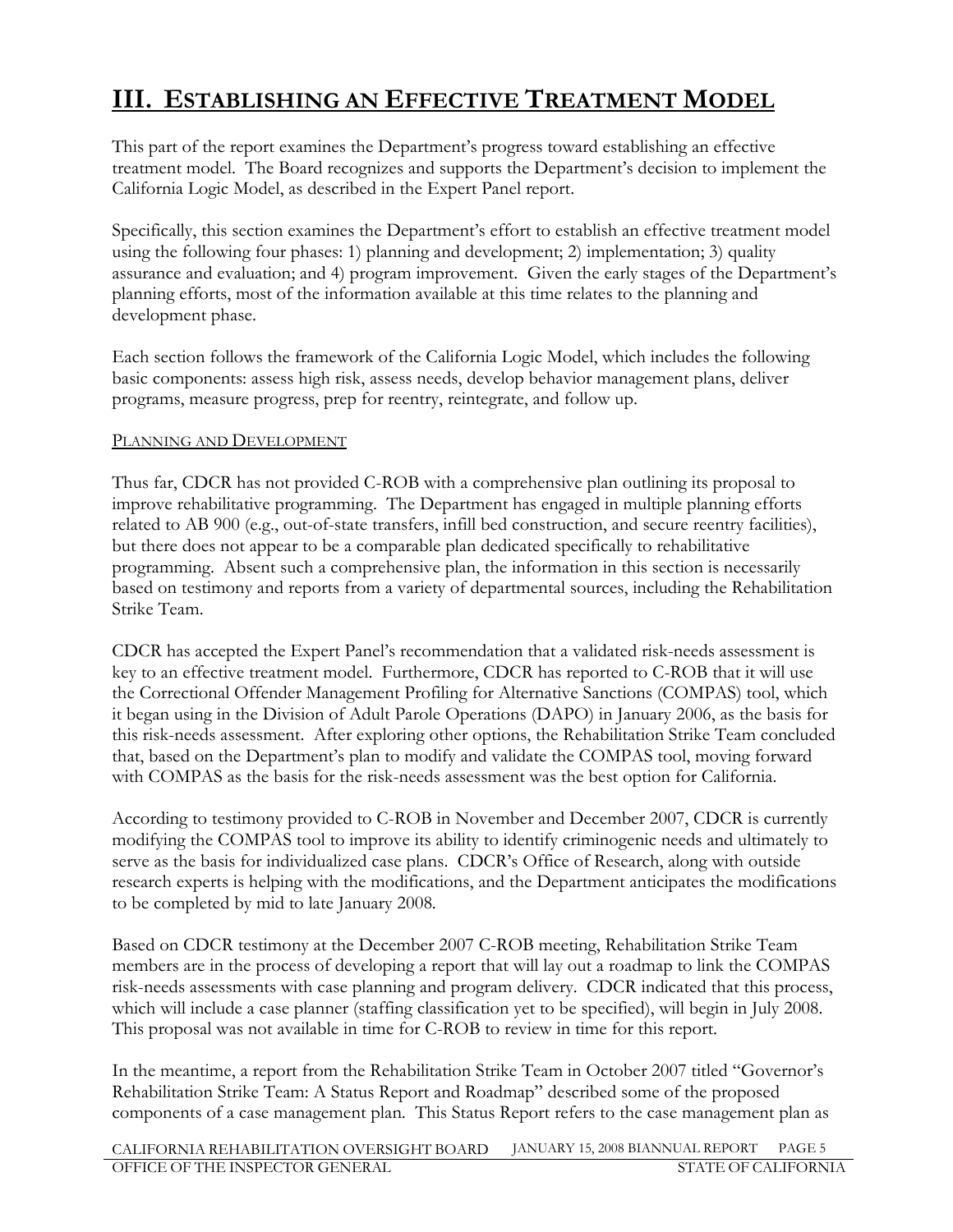the Offender Accountability and Rehabilitation Plan (OARP). According to this report, the OARP (which was cited in the Expert Panel report as a behavior management plan) is currently in development and slated to be demonstrated in a reception center, prison, and parole region in 2008. These demonstration projects are being called "proof projects."

As indicated by the Rehabilitation Strike Team's October 2007 Status Report, the key components of an effective case management system will include establishing and training a multidisciplinary team, developing and deploying an OARP, providing and using modern information technology, providing rehabilitation services, and utilizing the ongoing evaluation of the OARP.

As noted in the October 2007 Rehabilitation Strike Team Status Report, at least one core program will need to be available as part of the "proof projects" in each of the six major offender programming areas. These programming areas, which were defined in the Expert Panel report, are as follows:

- -Academic, vocational, and financial
- -Alcohol and other drugs
- **Aggression, hostility, anger, and violence**
- Criminal thinking, behaviors, and associations
- Family, marital, and relationships
- Sex offending

CDCR has reported that it is creating an inventory of existing programs, which may include an analysis of as many as several hundred program varieties. The Board, however, has yet to receive a copy of this document and therefore cannot comment on its content.

CDCR received approximately \$140 million in fiscal year 2007-08 to increase or improve rehabilitative programming, including \$50 million as part of Assembly Bill 900 and \$90 million as part of its reducing recidivism strategies. While C-ROB has not been provided yet with a spending plan for the \$50 million, the Department has developed a spending plan for the \$90 million for strategies to reduce recidivism.

With respect to academic and vocational programming, the Rehabilitation Strike Team reported in its October 2007 Status Report that this was a priority for the team. This Status Report included a number of recommendations intended to promote an interdisciplinary effort geared toward a thorough integration of parolees into the workforce. At this time, however, these are only recommendations and not an approved plan. A status on this plan has not been provided to C-ROB but is due to the Legislature by January 15, 2008.

C-ROB has received very little information to date regarding the Department's plans to measure an offender's progress, i.e., reducing the offender's risk to reoffend. The Expert Panel recommended that CDCR provide inmates and parolees with incentives for positive behavior. While some of the Expert Panel's recommendations require legislative change, there are several that do not. As of December 2007, the Department had not provided the Board with specific information regarding modifications to the current incentive structure for inmates or parolees.

Based on testimony provided to C-ROB, the Department is engaging in several distinct efforts to improve reentry services. The first effort is the use of the COMPAS assessment prior to release. The second effort, which was authorized by AB 900, is the creation of secure reentry facilities.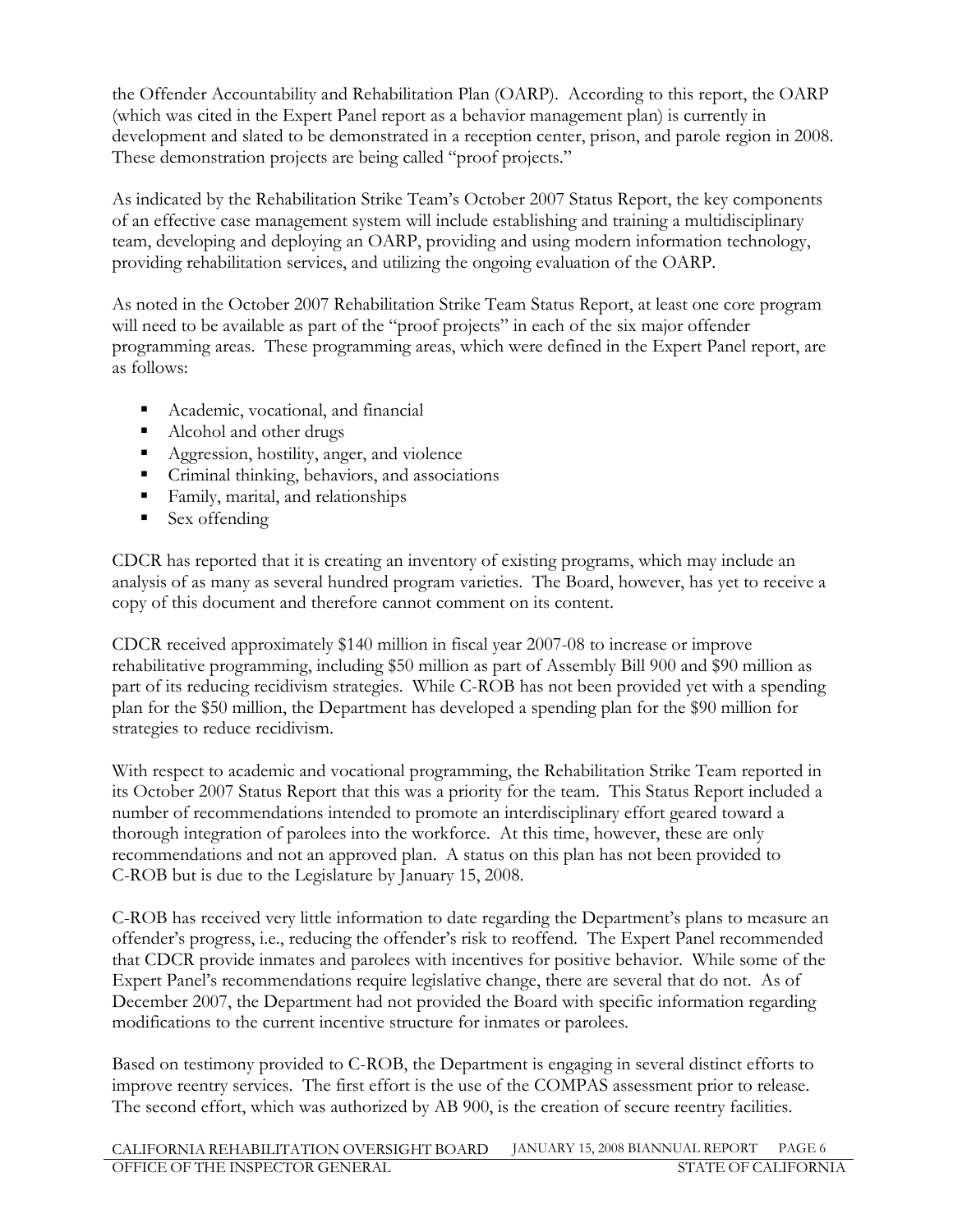While many parameters of the secure reentry facilities were outlined in AB 900, many details remain to be resolved. The Department conducted a series of ten regional workshops across the state in collaboration with local associations. As of December 2007, the Department received signed "agreements to cooperate" from 16 counties. While these agreements are not binding, they express an interest on the part of local governments to establish reentry facilities in their counties. Of the 16 agreements, however, most counties have agreed to site reentry facilities dependent upon their receiving jail bond funding. Only three counties have agreed to site reentry facilities regardless of receiving jail bond funds, which means that the Department may have more trouble than anticipated in establishing the secure reentry facilities.<sup>12</sup> To date, the only reentry facility that has been sited is one that will be developed at the former Northern California Women's Facility in Stockton.

According to CDCR testimony at the December 2007 C-ROB meeting, CDCR is implementing two grant programs related to improving parolee reintegration to the communities—one for communitybased organizations and the other for local governments. In total, CDCR has awarded 20 grants, including six planning grants for intergovernmental agencies to develop strategic plans around reentry for their local areas. The remaining grants are designed to develop or improve service delivery, including eight for community-based organizations. With the exception of the planning grants, which are for six months, these grants are for 30 months and will begin in February 2008.

CDCR also received a two-year federal prisoner reentry initiative grant from the U.S. Department of Justice in 2006. This grant was designed to improve the ability of community-based organizations to come into the institutions and provide services to inmates before their release. This initiative is being implemented at seven institutions and includes liaisons with the cities of Sacramento, San Diego, Fresno, and Oakland.

With respect to overall evaluation efforts or "follow-up" as it is termed in the California Logic Model, CDCR testified that it is currently developing plans for a comprehensive evaluation system for the Department. While this plan will be phased in as resources become available, the Department states that its greatest challenge at this time is collecting the actual data. Currently, C-ROB does not have sufficient detail regarding the Department's evaluation plan.

#### IMPLEMENTATION

 $\overline{a}$ 

C-ROB is aware that the Department does not currently have the ability to implement full programming for all inmates and parolees. Indeed, CDCR is not currently funded for full programming. As such, C-ROB understands the Department's decision to phase in a new comprehensive treatment model, beginning at demonstration sites, called "proof projects." However, there are certain components, such as risk-needs assessments, which the Department has begun to implement statewide. C-ROB will attempt to track CDCR's implementation progress, taking into consideration the full context of CDCR's capacity, funding, and planning schedule (to the extent that this information is made available to the Board).

<sup>&</sup>lt;sup>12</sup> With respect to jail bond funding, the Corrections Standards Authority agreed in its December 2007 meeting to increase the preference in its grant formula for the distribution of jail bond funds to reward counties that site secure reentry facilities. (See the Department's press release: "Board Significantly Increases Preference for Jail Bond Funds to Reward Counties Siting Secure Community Reentry Facilities," December 13, 2007, California Department of Corrections and Rehabilitation.)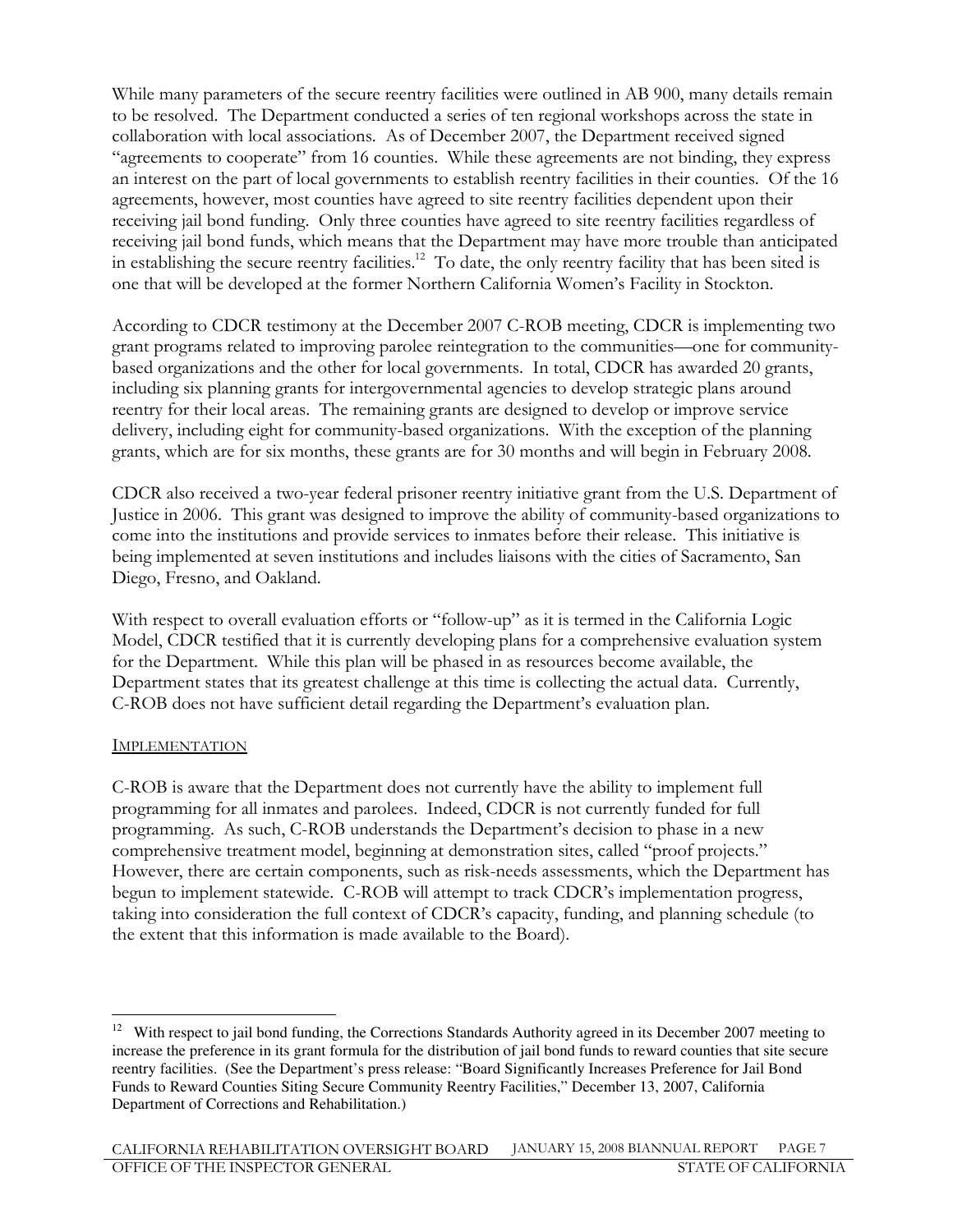CDCR began implementation of the COMPAS assessment within the Division of Adult Parole Operations (DAPO) in January 2006. Since that time, DAPO has completed approximately 85,000 pre-parole assessments. The DAPO assessment is administered by parole services associates to eligible inmates who are within 240 days of release.<sup>13</sup> While it is C-ROB's understanding that the Department is attempting to use these assessments to help develop reentry plans, the effectiveness of this process is still uncertain. (Refer to the following section on Quality Assurance and Evaluation for information about CDCR's efforts to evaluate this process.)

In June 2007, CDCR began implementing the COMPAS tool in four of its reception centers. By November 2007, the Department was using COMPAS in all 12 reception centers. Teachers at the reception centers administer the COMPAS tool to newly arrived inmates who have 240 days or longer to serve. As of December 3, 2007, CDCR had conducted approximately 2,800 assessments at its reception centers. While CDCR was unable to calculate the exact percentage of inmates it was reaching with the intake assessment, given that there was an average of 4,139 new admissions every month in fiscal year 2006–07, the Board can estimate that the percentage of new admissions currently being assessed is extremely low.<sup>14</sup> At this point, given the small percentage of assessments being conducted and the lack of a case management process, the Department is focusing more on testing the assessment process at reception rather than using the assessments for case planning purposes. Utlitmately, however, the goal should be to use the assessments to inform individual case plans and determine placement into rehabilitative programs.

In the meantime, while the COMPAS tool is being administered at reception and prior to release on parole, CDCR is in the process of validating its effectiveness for California inmates and adapting it to incorporate a screening for criminogenic needs. C-ROB has requested that the Department keep the Board apprised of any changes to the assessment process as a result of this validation. Additionally, C-ROB will continue to question the extent to which the various assessment processes are integrated with each other and, ultimately tied to case management and rehabilitative programs for inmates and parolees.

As mentioned earlier, CDCR has indicated its intention to phase in the new treatment model as "proof projects" at designated sites, including one prison, one reception center, and one parole region. At a minimum, it is C-ROB's belief that the Department intends to implement programs in each of six major offending areas (i.e., academic, vocational, and financial; alcohol and other drugs; aggression, hostility, anger, and violence; criminal thinking, behaviors, and associations; family, marital, and relationships; and sex offending) as part of the "proof projects." As of the drafting of this report, the Board had not received any information regarding the specific numbers or types of programs that would be provided.

 $\overline{a}$ <sup>13</sup> According to DAPO, as of December 2007, the following groups of inmates are excluded from the full assessment process because they receive similar services through other programs: inmates pending deportation with an active United States immigration hold; civil narcotic addicts (non-felon commitments); and inmates receiving pre-release services through the Mental Health Services Continuum Program's Enhanced Outpatient Clinic. In addition, the following groups are not receiving the COMPAS assessment prior to parole because of staffing limitations: CDCR inmates released from fire camps; CDCR inmates released from county jail facilities; inmates released from community correctional facilities; and parole violators returned to custody serving less than six months ineligible (for good time credit) or less than 12 months eligible (for good time credit).

<sup>&</sup>lt;sup>14</sup> The average monthly count for new admissions was provided by CDCR's Population Projections Unit. The figure of 4,139 reflects new admissions only and does not include parole violators who return with a new term or parole violators who are returned to custody. If these numbers were included in the intake figure, the monthly average intake for fiscal year 2006–07 was 11,859 inmates.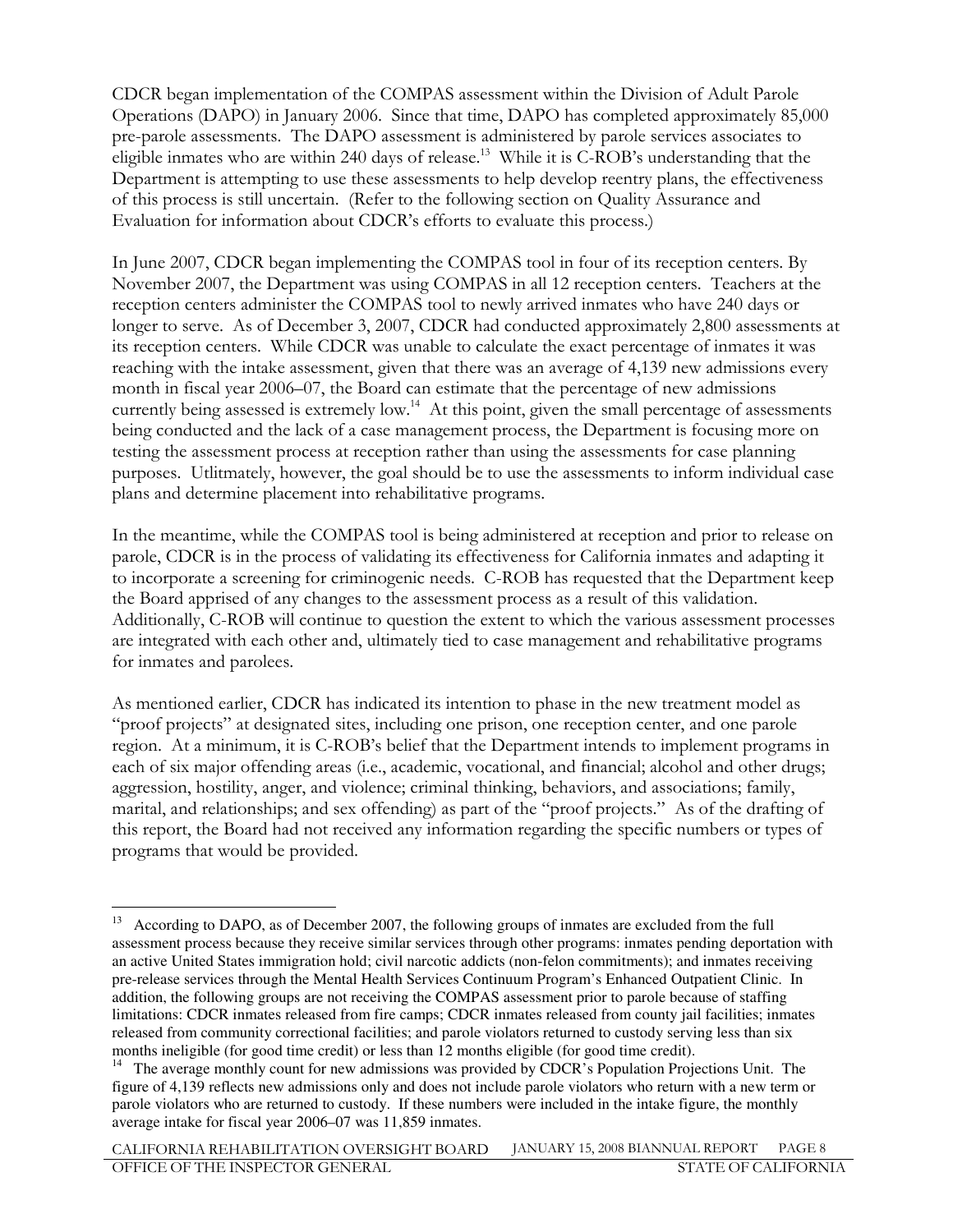The Board was informed at its December 2007 meeting that the Department plans to conduct training for staff on cognitive behavioral methods, which the Expert Panel identified as a critical component of evidence-based programming, but no further information has been provided.

C-ROB does not have implementation schedules for the secure reentry facilities or the reintegration grants other than to note that the reintegration grants begin in February 2008.

#### QUALITY ASSURANCE AND EVALUATION

Based on testimony provided by CDCR at the November and December C-ROB meetings, CDCR has entered into a contract with the University of California, Los Angeles (UCLA) to evaluate the COMPAS tool in three different phases. The first phase examined the effectiveness of COMPAS in predicting risk to reoffend based on selected risk elements. Although this phase was initially completed, because of the small sample size, the Department decided to conduct further analysis with a larger sample size. This further evaluation is still in progress. The second phase, which is currently underway, will review the usability of COMPAS in the field—in other words, whether it is being used appropriately, whether it is useful in terms of real world application, and other factors. The third phase will assess how well COMPAS works as a criminogenic screening tool (i.e., a tool to identify each offender's risk and need factors so they can be placed in the appropriate rehabilitative programs). This final phase will begin in early 2008.

In addition to evaluating the usability and effectiveness of the COMPAS tool, the Department must assess the effectiveness of its various treatment programs. As part of the Expert Panel report, CDCR selected 34 of its programs for assessment. The Expert Panel assessed 11 of these 34 programs for their adherence to evidence-based principles and recommended that the remaining 23 be assessed. In conducting this assessment, the Expert Panel used the Correctional Program Assessment Protocol (CPAP), which was developed by a team from CDCR and the Center for Evidence-Based Corrections at the University of California, Irvine (UCI). Based on testimony at the December 2007 C-ROB meeting, CDCR has contracted with UCI to conduct the remaining 23 assessments. The target date for completion is mid-February 2008. However, CDCR's assistant secretary of research indicated there are hundreds of programs that will eventually need to be assessed for their effectiveness and adherence to evidence-based principles.

The Expert Panel report made it clear that quality assurance and evaluation are critical to successful implementation of evidence-based programming. At this time, C-ROB has not been provided with sufficient information regarding the Department's intent to monitor and evaluate ongoing programs. The Board was informed, however, that the Department is in the process of developing a comprehensive evaluation plan, which it will share with the Board as soon as it is completed.

#### PROGRAM IMPROVEMENT

Other than the processes described earlier with respect to modifying the COMPAS assessment to improve its ability to screen criminogenic needs, it is too early to anticipate significant reporting on program improvement.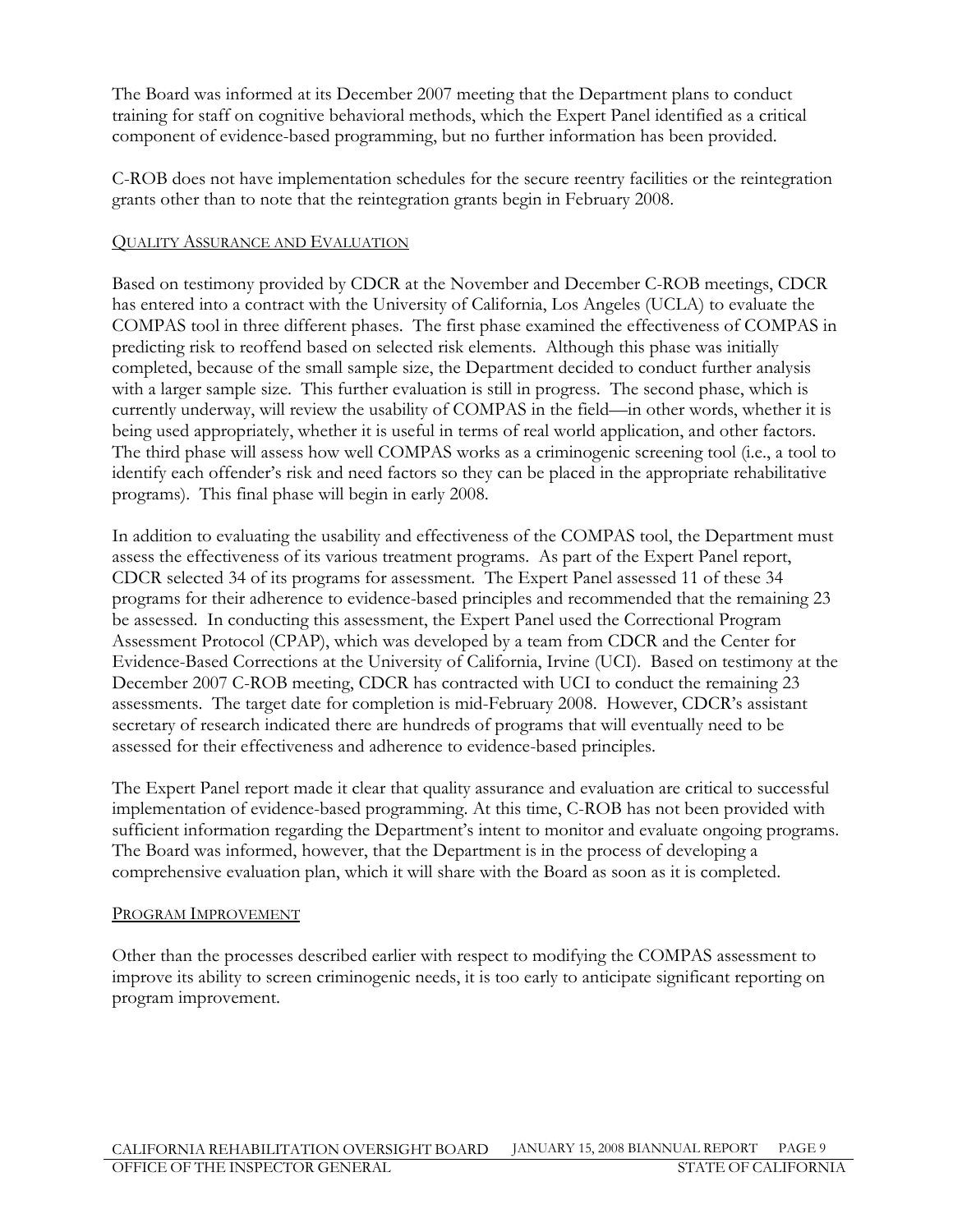## IV. CAPACITY FOR REHABILITATIVE EFFORTS

While the primary focus of C-ROB's mission and its biannual reports is to examine the availability and effectiveness of rehabilitative programming throughout CDCR, the Department has recognized that several basic capacity issues must be addressed in order to achieve sustainable change. Toward that end, C-ROB has requested information and will continue to report on those areas considered essential to establishing the necessary capacity for rehabilitative programming, including reducing overcrowding, improving information technology systems and infrastructure, improving staff development and training, and improving management capacity and stability, among others.

### REDUCING OVERCROWDING

To date, the Board has received testimony from the Department regarding its efforts to reduce overcrowding through its infill bed plan and out-of-state transfers. As noted earlier, AB 900 specifically authorized the Department to engage in these two processes.

It should be noted that this biannual report does not address the recent media articles about CDCR's alleged proposal for the early release of over 20,000 inmates.<sup>15</sup> These articles were published while this report was being drafted. As a result, the Board did not have an opportunity to receive testimony or clarification from the Department in time for this report.

With respect to the Department's infill bed plan, this plan represents CDCR's proposal as to where prison beds will be constructed or renovated. The plan does not currently include a summary of where the temporary beds, as defined by AB 900, would be removed. At the December 2007 C-ROB meeting, the Board was presented with an overview of CDCR's proposed changes to the original infill bed plan, as outlined in AB 900. According to the Department, the original infill bed plan was inadequate for a number of reasons, such as a lack of input from the health care receiver on medical-related construction plans; an assumption about the comingling of inmates with different security levels that the Department no longer feels is safe; an inadequate assessment of the construction or operational challenges posed by the original sites; and the failure to assume full rehabilitative programming in the original plan.

The revised infill bed plan assumes construction at four facilities: Kern Valley State Prison, Wasco State Prison, North Kern State Prison, and the California Correctional Institution.

To the extent that the revised plan will result in additional rehabilitative programming space as suggested by CDCR, C-ROB will continue to request information regarding the design and construction proposals for this space. C-ROB will also be tracking the extent to which the Department's infill bed plan makes existing program space available.

With respect to more immediate efforts to reduce overcrowding, the Department continues to transfer certain inmates out of state. According to CDCR's testimony at the December 2007 C-ROB meeting, the Department has transferred over 2,000 inmates to facilities in Tennessee, Mississippi, and Arizona. CDCR asserted that it had recently negotiated for the transfer of 7,752 total inmates to five facilities, including a facility in Oklahoma that will be activated in January 2008,

 $\overline{a}$ <sup>15</sup> Articles included "Early prison release plan draws bipartisan opposition" by Andy Furillo, *Sacramento Bee*, 12/21/07; Governor considers early release of 22,000 from state's prisons" by Kevin Fagan, *San Francisco Chronicle*, 12/21/07; and "Prison releases 'DOA,' foe says" by Andy Furillo, *Sacramento Bee*, 12/22/07.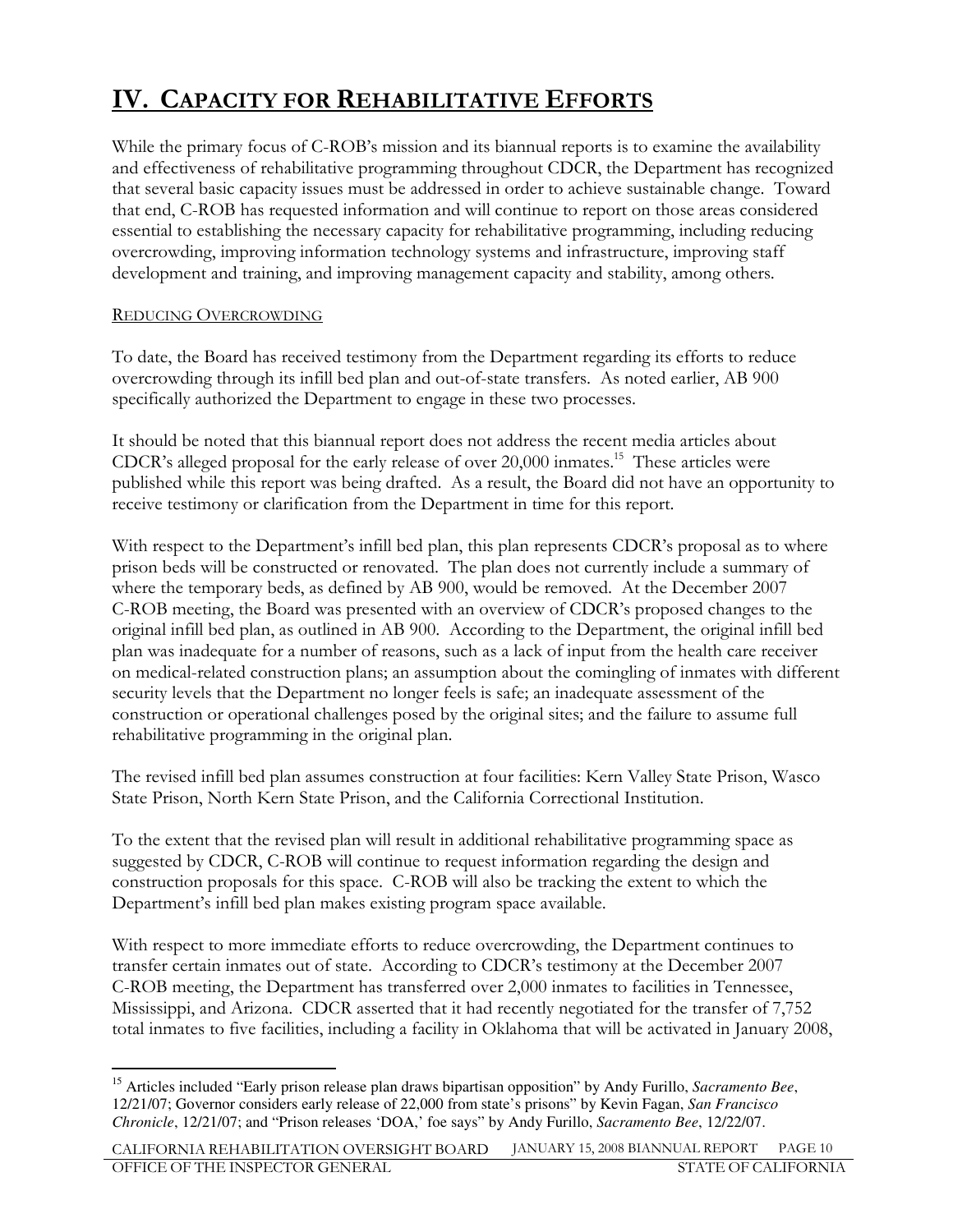and a facility in Midway, Arizona, that is currently under construction. According to CDCR, the Department's goal is to transfer approximately 400 inmates per month out of state and, to date, the Department has been accomplishing that goal. The inmates who have been transferred include approximately 400 who volunteered and the remainder who were transferred involuntarily. Currently, the Department is evaluating Level III inmates<sup>16</sup> for transfer, beginning with those who do not receive visits or have work assignments.

In the future, C-ROB will likely request information from the Department regarding the types, amount, and effectiveness of rehabilitative programming received by out-of-state inmates.

#### PAROLE REFORMS

The Expert Panel report included several recommendations related to parole reforms. Specifically, the Expert Panel recommended that CDCR "develop structured guidelines to respond to technical parole violations based on risk to reoffend, level of the offender, and the seriousness of the violation."<sup>17</sup> CDCR has contracted with the Center for Effective Public Policy to develop a decision-making matrix for parole violators. A draft of this tool is expected in mid-January 2008. However, this matrix will only be useful if there are sufficient and effective alternative sanctions available. Acknowledging the importance of alternative or remedial sanctions, the Department agreed in an April 2007 stipulation in the Valdivia lawsuit (regarding due process procedures at parole revocation hearings) to establish a certain level of remedial sanctions. A recent review by the special master in the *Valdivia* lawsuit commended the Department for its efforts in this area. Specifically, the special master reported that the "defendants [CDCR] have made excellent progress on remedial sanctions during this reporting period [May 2007 through September 2007]."<sup>18</sup>

The Expert Panel also recommended that CDCR "implement an earned discharge parole supervision strategy for all parolees released from prison after serving a period of incarceration for an offense other than those listed as serious and violent under California Penal Code Section 1192.7 (c) and 667.5(c) criteria."<sup>19</sup> According to the Department's testimony at the December 2007 C-ROB meeting, a draft version of the earned discharge matrix is expected by the end of January 2008. The phase I rollout should include approximately 4,800 parolees in Orange and San Bernardino counties. C-ROB does not have sufficient information at this time to report on the Department's plans or implementation status with respect to earned discharge, but the Board is encouraged that the Department is proceeding with the Expert Panel's recommendations.

The Expert Panel also recommended that CDCR release certain non-violent inmates without placing them on parole supervision. Specifically, the Expert Panel recommended that "based on a normed and validated instrument assessing risk to reoffend, the Department should release low-risk, nonviolent, non-sex registrants from prison without placing them on parole."<sup>20</sup> To date, C-ROB has not received any testimony or information from the Department regarding this recommendation.

 $\overline{a}$  $16$  California's inmates are assigned to a security classification level ranging from 1-IV, with level I representing a relatively lower security risk and IV representing a higher security risk.

<sup>&</sup>lt;sup>17</sup> Expert Panel report, p. 47.

<sup>&</sup>lt;sup>18</sup> "Third Report of the Special Master on the Status of Conditions of the Remedial Order." (*Valdivia v*. *Schwarzenegger*, Case No. CIV S-94-0671 LKK/GGH (E.D. Cal.).)

Expert Panel report, p. 13.

<sup>&</sup>lt;sup>20</sup> Expert Panel report, p. 41.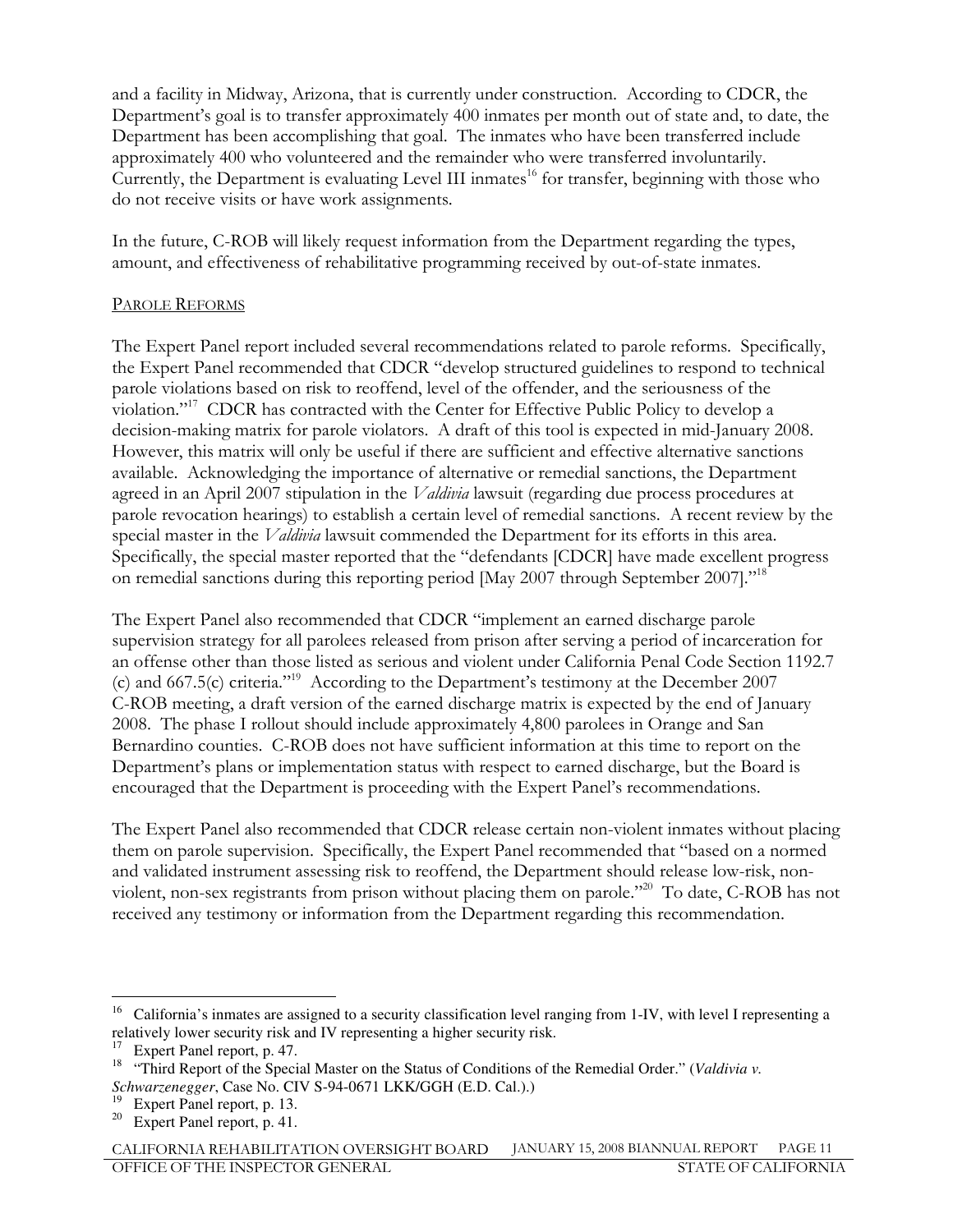### IMPROVING INFORMATION TECHNOLOGY

As noted in the Expert Panel report, an automated case management system is critical to a successful rehabilitative treatment model. If CDCR intends to establish a multidisciplinary model that regularly measures progress and bases treatment on assessed risks and needs, its current information technology capacity will have to be greatly improved.

At the December 2007 C-ROB meeting, the Board was assured that CDCR is working to incorporate the case management components of the new treatment model into its current information technology projects.

### IMPROVING STAFF DEVELOPMENT AND TRAINING

The Expert Panel was clear in its recommendations that "only qualified and appropriately trained staff members should deliver programs."<sup>21</sup> As a result, C-ROB will regularly request information from the Department regarding its staff development and training efforts. To date, C-ROB has received limited updates in this area. Therefore, C-ROB does not have enough information to provide comment.

#### IMPROVING MANAGEMENT CAPACITY AND STABILITY

Penal Code section 2061 (pursuant to AB 900) requires the Department to develop and implement by January 15, 2008, a plan to address management deficiencies within the Department. The Board will review CDCR's management capacity and stability in the July 2008 biannual report after reviewing the January 2008 report.

 $\overline{a}$ <sup>21</sup> Expert Panel report, p. 14.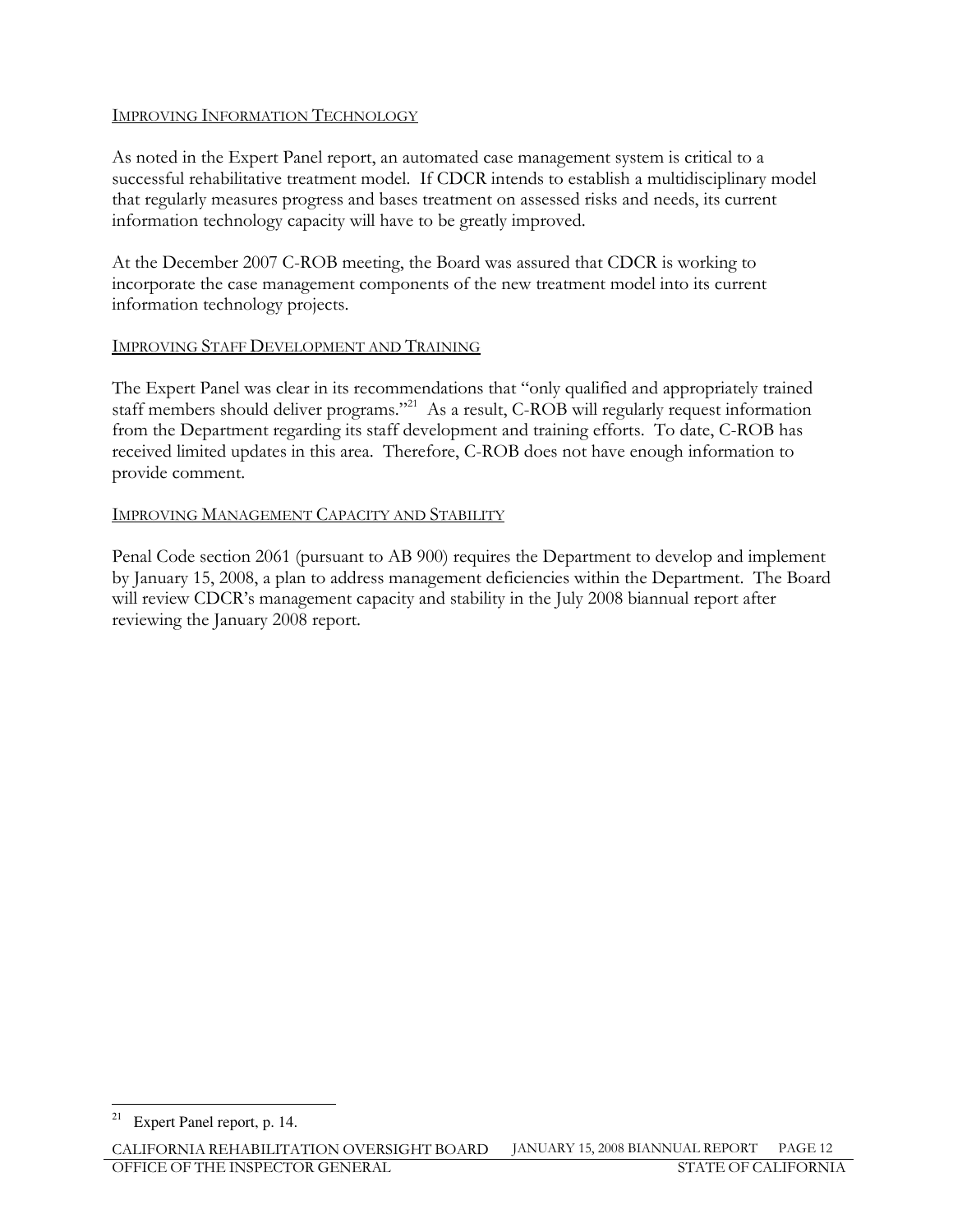## V. CONCLUSIONS

C-ROB recognizes that it is not easy to plan, implement, and report at the same time. Consequently, the Board wishes to thank the Department for its willingness to cooperate with C-ROB's process. Thus far, the Board has been impressed by the Department's level of cooperation. Representatives from throughout CDCR have made themselves available, as needed, to present regular updates to C-ROB.

However, the Department has been unable to share some information with C-ROB, particularly related to internal planning efforts. In certain cases, the Department may be awaiting final internal decisions and/or approval, while in other cases, the uncertainty associated with the budget process may prohibit CDCR from disclosing details before the budget is released on January 10, 2008. Regardless of the reasoning, however, many of the planning documents, which C-ROB needs to review to determine whether the Department has appropriately considered all relevant factors and weighed priorities accordingly, have not been available to the Board. In order to carry out its mandate, C-ROB must be provided with more details, including information related to the Department's planning efforts.

That said, the Board notes that, in most areas in which the Department has been able to report, CDCR is working toward implementing an effective rehabilitative treatment model, as recommended by the Expert Panel. These implementation efforts include the following:

- C-ROB commends the Department for its willingness to commit to an evidence-based treatment model.
- - The Department has already begun the first steps toward implementing a rehabilitative model. For example, CDCR has begun conducting inmate assessments at reception and prior to release on parole.
- C-ROB is not taking a position on whether or not the COMPAS tool was the right selection for California. However, the Board is impressed that the Department appears to have relied upon expert recommendations and carefully examined various alternatives. At this time, the Board is satisfied that the Department is making every effort to adapt this tool as necessary while committing to working within the guidelines and principles of evidence-based programming.
- - C-ROB agrees with the Department's decision to phase in the new treatment model using what it calls "proof projects" (demonstration projects at designated locations) instead of trying to attempt statewide implementation. This approach should enable the Department to evaluate and modify the model before attempting statewide implementation.
- The Department has developed a spending plan for approximately \$90 million in funds it received as part of the Budget Act of 2007-08 for reducing recidivism strategies.
- - The Department has appropriately recognized the critical role of its Office of Research and is involving research staff and outside experts in most, if not all, of the key areas—not just in evaluation, but in planning and development, as well.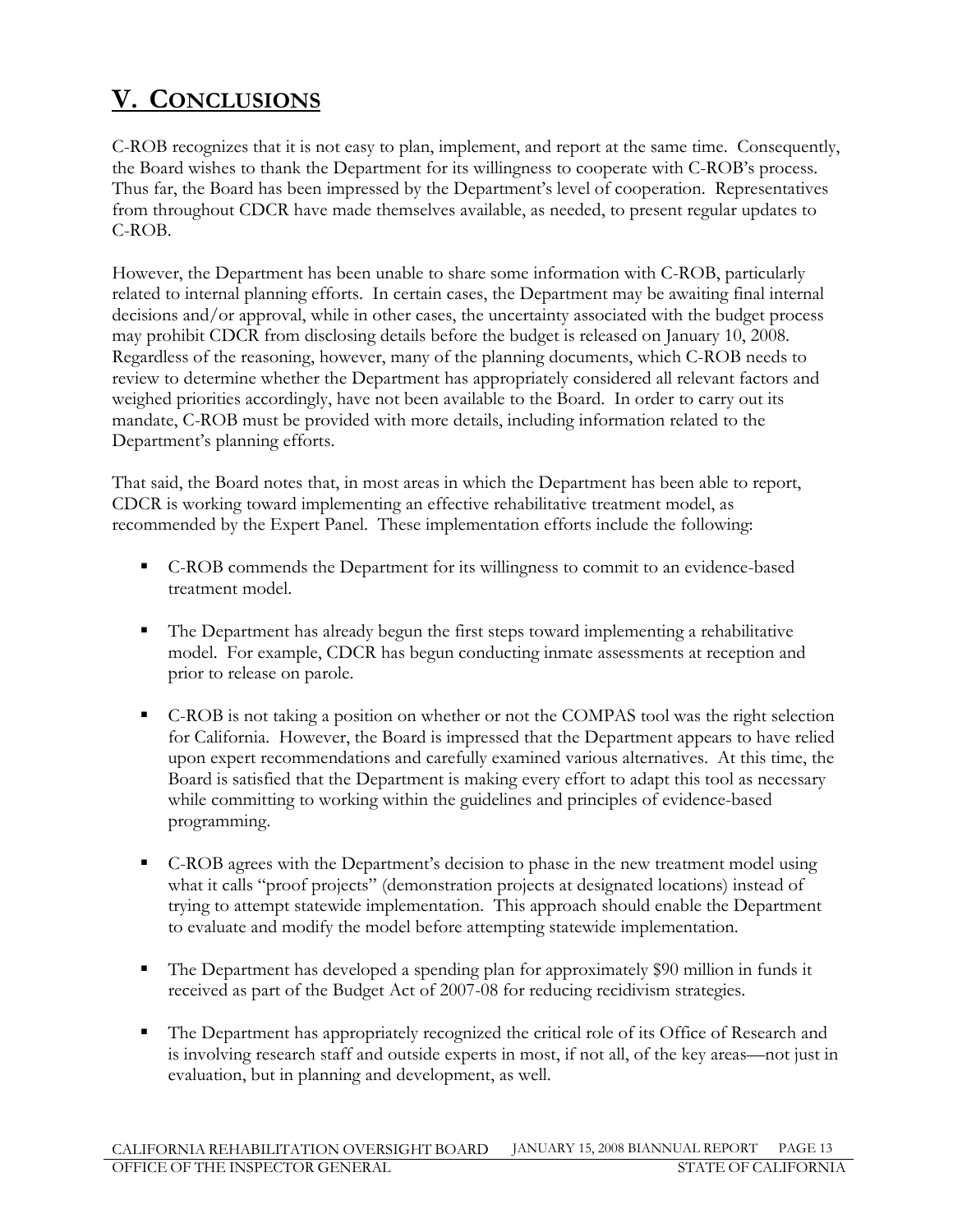- - The Department has acknowledged the importance of alternative sanctions for parole violators and agreed in an April 2007 stipulation in the Valdivia lawsuit (regarding due process procedures at parole revocation hearings) to establish a certain level of remedial sanctions. A recent review by the special master in the *Valdivia* lawsuit commended the Department for its efforts in this area. Specifically, the special master reported that the "defendants [CDCR] have made excellent progress on remedial sanctions during this reporting period [May 2007 through September 2007]."<sup>22</sup>
- - The Department has worked hard to actively engage community partners in its reentryrelated efforts. As a result of these efforts, as of December 2007, the Department had received "agreements to cooperate" from 16 counties who expressed an interest in establishing a secure reentry facility in their community, including agreements from three counties whose interest was not contingent upon receiving jail bond funding.

Despite these significant accomplishments, based on the information available to the Board, C-ROB has a number of concerns regarding the status of CDCR's rehabilitative programming efforts. It should be noted that the Board's concerns are not based on an assumption that the Department should have already resolved or completed all of the issues identified below. Rather, C-ROB raises these concerns as red flags, which if not addressed in the near future, will ultimately threaten the Department's chances for success.

- - The Board has not seen evidence of a comprehensive and integrated planning document describing CDCR's plan to improve rehabilitative programming. Instead, the Department's efforts appear fragmented with multiple plans that are related in some ways, but unrelated in other ways. For example, the efforts to conduct COMPAS assessments at intake are entirely separate from the efforts to conduct COMPAS assessments prior to release. In either case, it is not clear how effectively the staff members who work directly with inmates and parolees are using these assessments.
- - Despite the Department's laudable effort to begin conducting assessments at reception and prior to release on parole, significant percentages of inmates are still not being assessed. Perhaps more importantly, the assessments' value is questionable because the Department has not yet developed a case management plan that will serve to connect inmates and parolees to the programs they need.
- - C-ROB is not convinced that the Department has carefully analyzed the appropriate staffing classifications or numbers of staff members necessary to administer the assessments. The Board has heard multiple testimonies that there is not currently sufficient staff administering these assessments. As a result, a seemingly high percentage of inmates, particularly at the front end, are not being assessed.
- - Moreover, while the COMPAS tool will serve as a basis for the risk and criminogenic needs assessment, the Department has acknowledged that other secondary assessments will be needed to effectively assess inmates and parolees and assign them to appropriate programming. These assessments have yet to be identified. To the extent that additional resources must be secured, this may delay CDCR's ability to implement an effective model.

 $\overline{a}$ <sup>22</sup> "Third Report of the Special Master on the Status of Conditions of the Remedial Order." (*Valdivia v*. *Schwarzenegger*, Case No. CIV S-94-0671 LKK/GGH (E.D. Cal.).)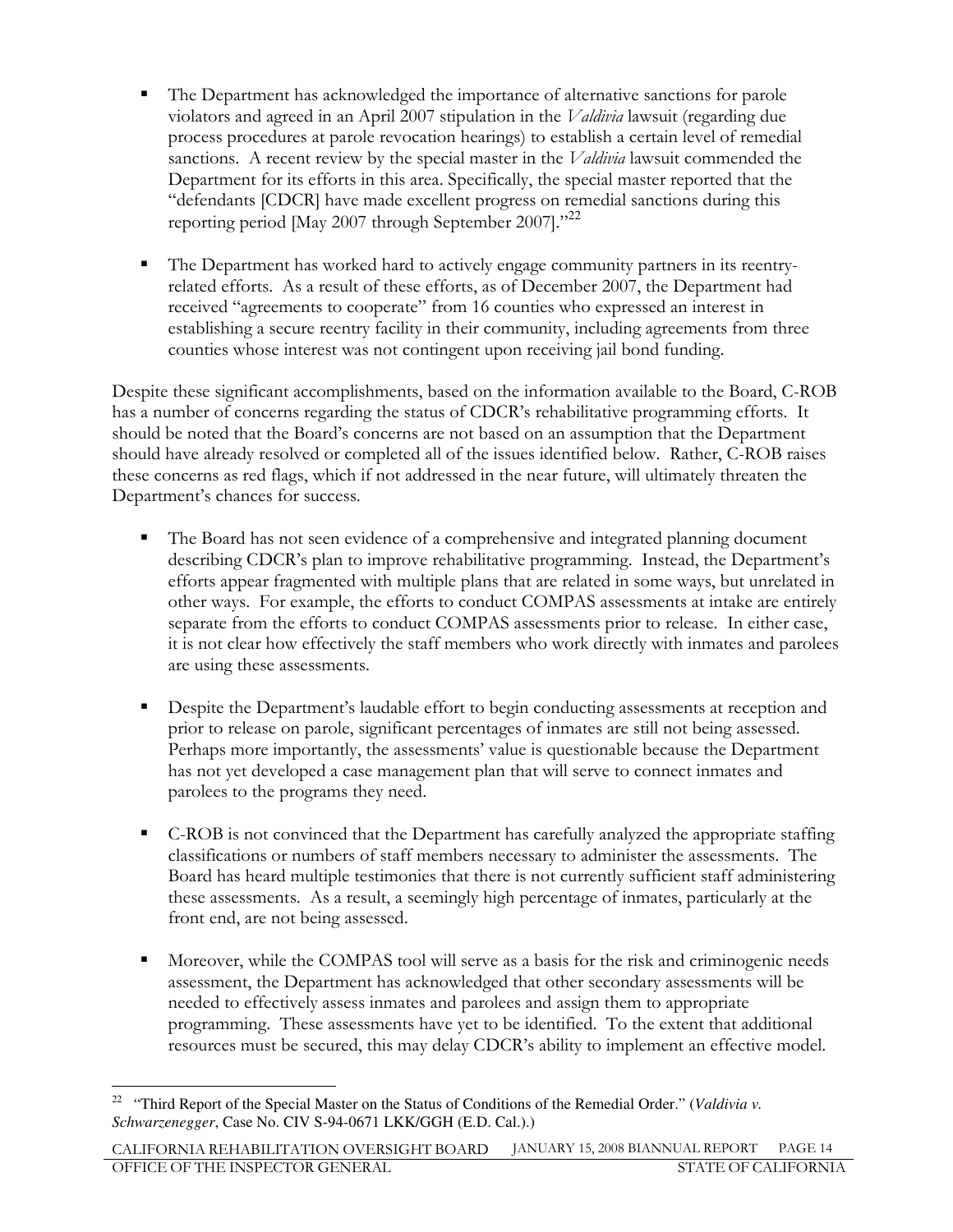- - C-ROB agrees with the Department that a multidisciplinary team is crucial to an effective case plan for each offender. However, the Board has not been informed as to which staff members will comprise this multidisciplinary team, how their roles will be defined, or who will serve as the case planner. Successful implementation will require that these staff members are adequately trained and assigned reasonable caseloads to effectively complete their jobs.
- - It is the Board's belief that during the "proof projects" the case management plans will be documented in writing. C-ROB understands that this may be necessary until an automated case management system is developed; however, C-ROB ultimately believes that a system that automates the case management plans must be a priority. In an organization the size of CDCR, effective case management, multidisciplinary treatment, and continuity between treatment in prison and parole settings will be virtually impossible without an effective information technology system. Therefore, efforts to improve CDCR's IT system must be expedited.
- **-** CDCR must be provided with sufficient resources to ensure effective rehabilitative programming for the inmates and parolees under its supervision. In addition, the Department must ensure that appropriate space is constructed and/or made available for effective rehabilitative programming.
- Without a complete inventory of existing rehabilitative programs and a statewide assessment of rehabilitative needs, C-ROB has no way to determine the current gap between available and needed services. Eventually, a range of rehabilitative programming will need to be available statewide, as determined necessary based on the risk-needs assessments. At a minimum, at least one program in each major offending area must be available as part of the "proof projects."
- Until CDCR has adequate and appropriate rehabilitative programming, C-ROB is concerned about how the Department will allocate its limited programs among various inmates and parolees.
- - The Board notes that there is a potential for significant overlap between the Department's efforts to improve rehabilitation programming and the health care receiver's efforts. Effective coordination will be required to address this overlap.
- CDCR received \$50 million in fiscal year 2007-08 to begin implementing the rehabilitative components of AB 900. To date, C-ROB has not received a spending plan for these funds.
- The Department appears to be working hard to coordinate reentry efforts, yet the stigma and resistance to siting some of these facilities continues to be problematic. (This is a problem that cannot be blamed on the Department, but it must be resolved nevertheless.) The Department would benefit from expanding its collaborative efforts with law enforcement to include key leaders of community service systems, e.g., county directors of behavioral health, mental health, and human services, among others, to maximize support for reentry efforts.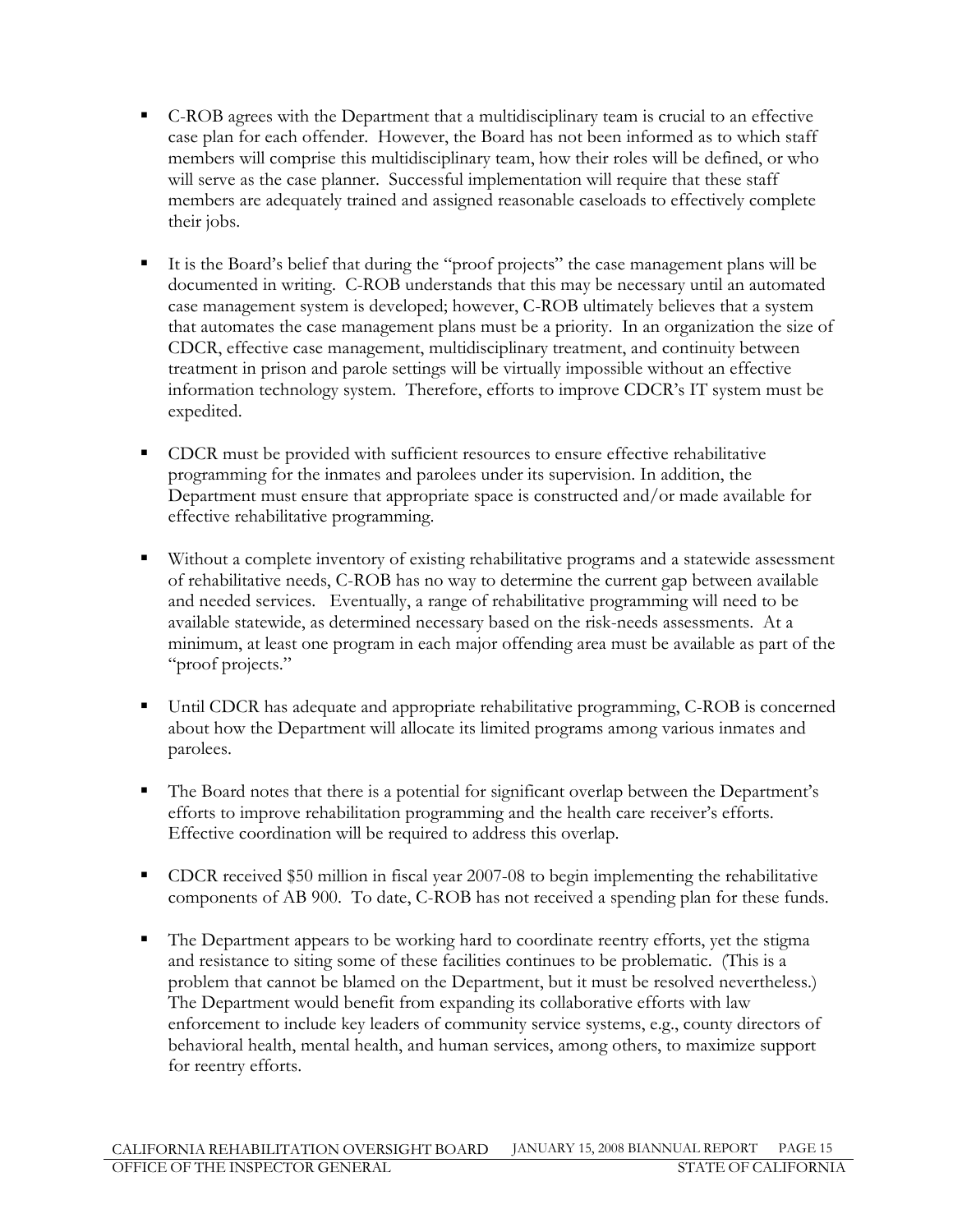In preparing this report, C-ROB recognizes that its mandate is long-term. As the Expert Panel noted in its report, "correctional change takes time."

However, while C-ROB recognizes that correctional change will take time, the Board is also aware that there have been multiple attempts over the years to improve California's correctional system. Unfortunately, many of these efforts did not survive the passage of time. The state cannot afford to fail in its current reforms. C-ROB is determined to vigilantly monitor and support these efforts until California has successfully implemented a sustainable and effective rehabilitative treatment model.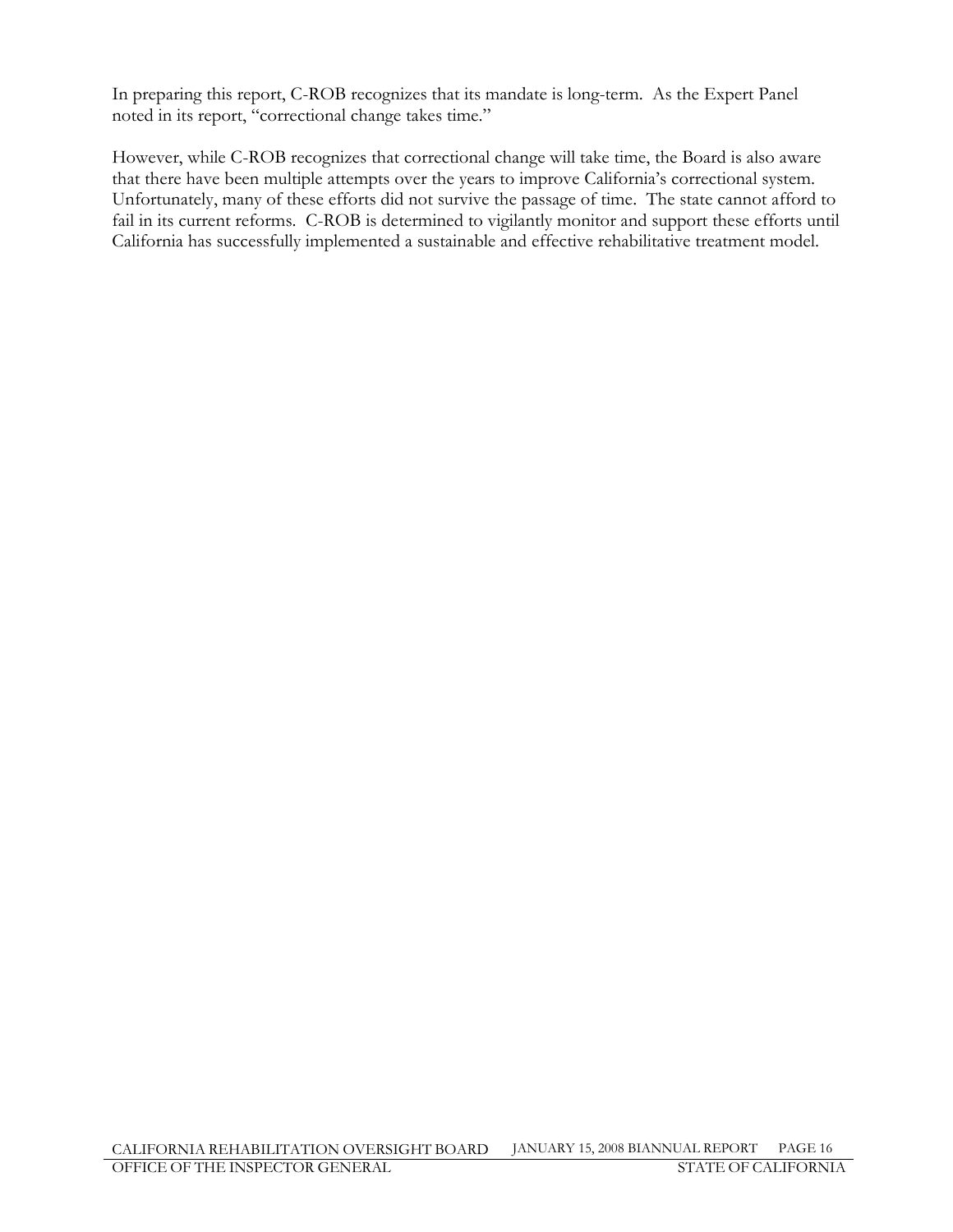### APPENDIX A. IDENTIFYING THE REHABILITATIVE NEEDS OF OFFENDERS

Future C-ROB biannual reports will include an analysis of the rehabilitative needs of offenders under CDCR's supervision.

Specifically, C-ROB will request and analyze updated reports from the Department that include the following:

- A. Total estimated types of rehabilitative treatment needs among prisoners and parolees at each institution and parole region. At a minimum, the Department will be expected to report on offenders' needs in the following major program areas:
	- a. Academic, vocational, and financial
	- b. Alcohol and other drugs
	- c. Aggression, anger, and violence
	- d. Criminal thinking, behaviors, and associations
	- e. Family, marital, and relationships
	- f. Sex offending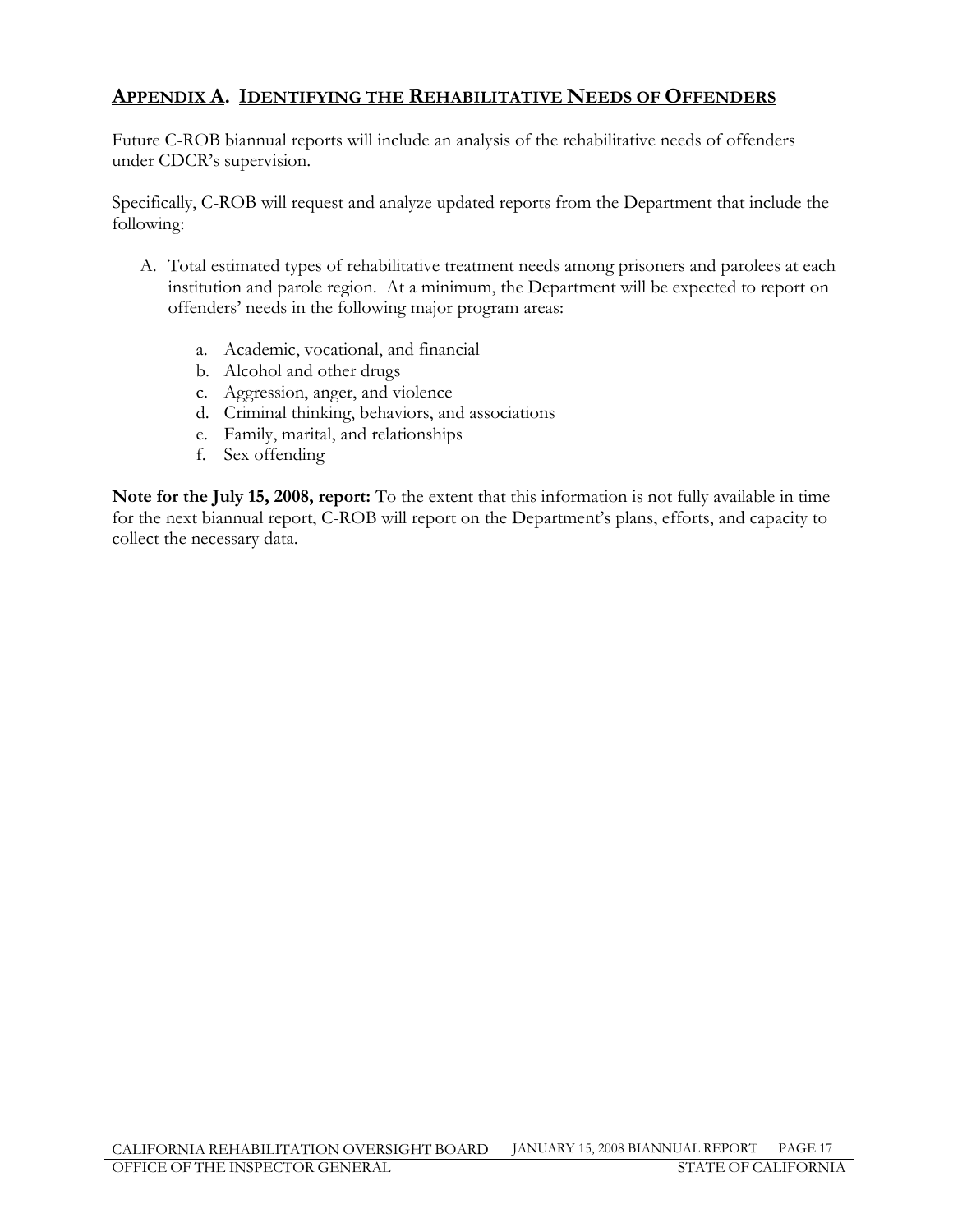### APPENDIX B. DETERMINING GAPS IN REHABILITATIVE SERVICES

Future C-ROB biannual reports will report on the existing gaps in rehabilitative services at CDCR. These gaps will be defined as the need for rehabilitative programming (as identified in Appendix A) minus the current program capacity.

Specifically, C-ROB will report:

- A. Number of program slots needed (by institution and parole region)
- B. Number of existing program slots available (by institution and parole region)
- C. Existing gap in rehabilitative services

At a minimum, the Department will be expected to report on the need, availability, and gap in services in the following areas:

- a. Academic, vocational, and financial
- b. Alcohol and other drugs
- c. Aggression, hostility, anger, and violence
- d. Criminal thinking, behaviors, and associations
- e. Family, marital, and relationships
- f. Sex offending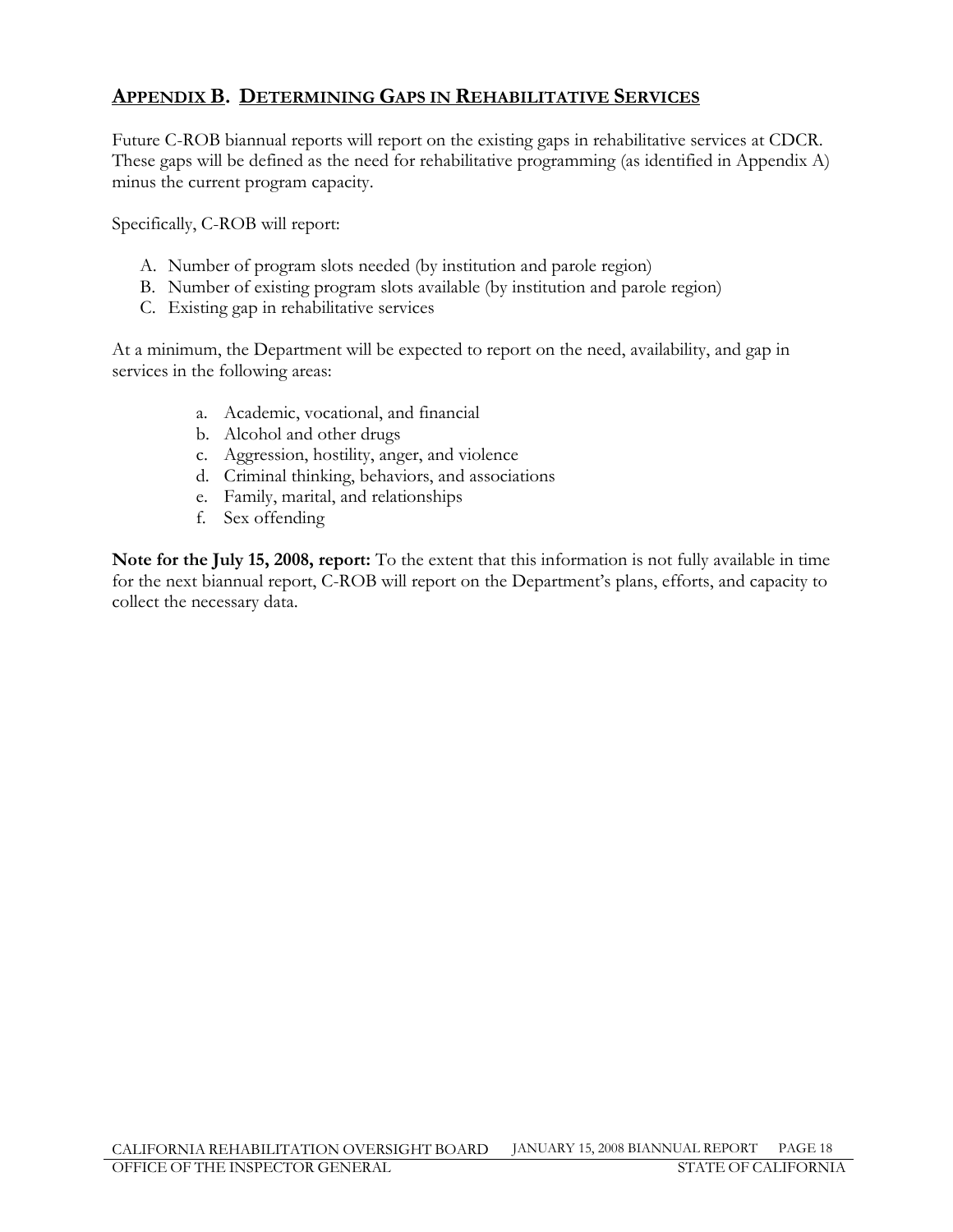### APPENDIX C. DETERMINING LEVELS OF OFFENDER PARTICIPATION AND **SUCCESS**

Future C-ROB biannual reports will measure offender participation and performance in rehabilitative programs at each institution and parole region.

Specifically, C-ROB will report:<sup>23</sup>

Capacity:

- A. Number of slots per program at the beginning of the reporting period
- B. Number of program hours per reporting period

Assignment:

C. Number of participants assigned at the beginning of the reporting period

Actual Participation:

D. Number of participant hours per reporting period (i.e., hours participant actually attended)

Program Completion:

- E. Number and percentage of participants to successfully complete program during the reporting period
- F. Number and percentage of participants who left the program without completion during the reporting period
- G. Number and percentage of participants who are still in the program at the end of the reporting period

At a minimum, the Department will be expected to report on program participation in the following areas:

- a. Academic, vocational, and financial
- b. Alcohol and other drugs
- c. Aggression, hostility, anger, and violence
- d. Criminal thinking, behaviors, and associations
- e. Family, marital, and relationships
- f. Sex offending

 $\overline{a}$ <sup>23</sup> These measures represent areas the Board intends to monitor. As necessary, however, C-ROB will work with CDCR to modify these measures to better capture available data.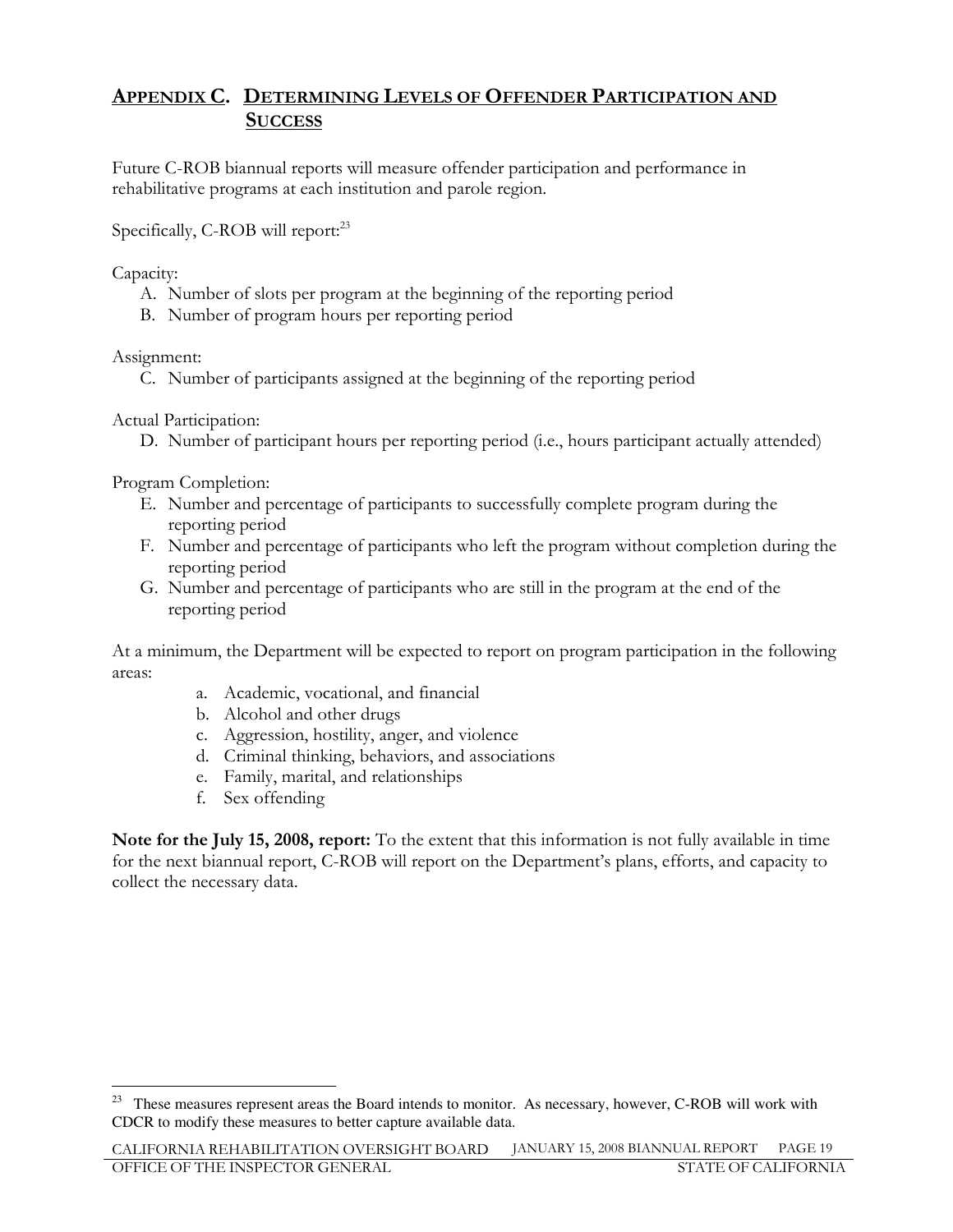### APPENDIX D. DETERMINING THE EFFECTIVENESS OF REHABILITATIVE PROGRAMMING

Future C-ROB biannual reports will include information related to specific outcome measures (e.g., reduction in risk to reoffend, reduction in recidivism rates, and increase in protective factors). These outcome measures will be developed by CDCR and C-ROB.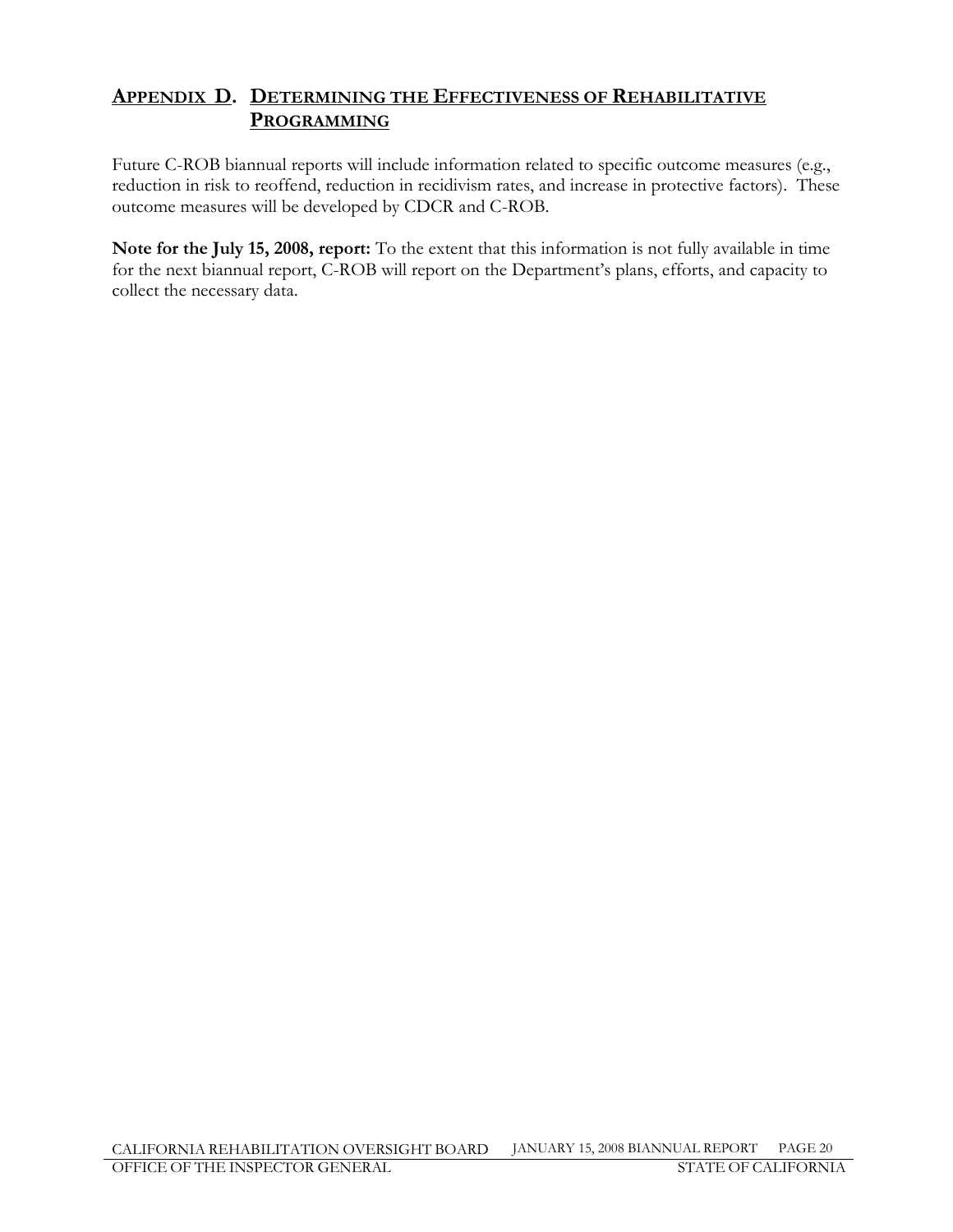### APPENDIX E. DETERMINING ADHERENCE TO EVIDENCE-BASED PRINCIPLES

Future C-ROB biannual reports will report on the extent to which CDCR's rehabilitative programs are based on evidence-based principles.

Specifically, C-ROB will report (based on information provided by the Department) on how well CDCR's rehabilitative programs incorporate the following evidence-based principles:

- A. Assesses risk and targets high risk
- B. Assesses criminogenic needs and delivers services accordingly
- C. Clearly articulates a theoretical model
- D. Has a program manual or curriculum
- E. Uses cognitive behavioral or social learning methods
- F. Enhances intrinsic motivation
- G. Has continuities with other programs and community support networks
- H. Varies program dosage by risk level
- I. Responds to offender learning style, motivation, and culture
- J. Uses positive reinforcement
- K. Employs qualified staff members
- L. Has a staff recruitment and retention strategy
- M. Trains new staff
- N. Employs qualified program directors
- O. Collects and analyzes program data
- P. Bases program on research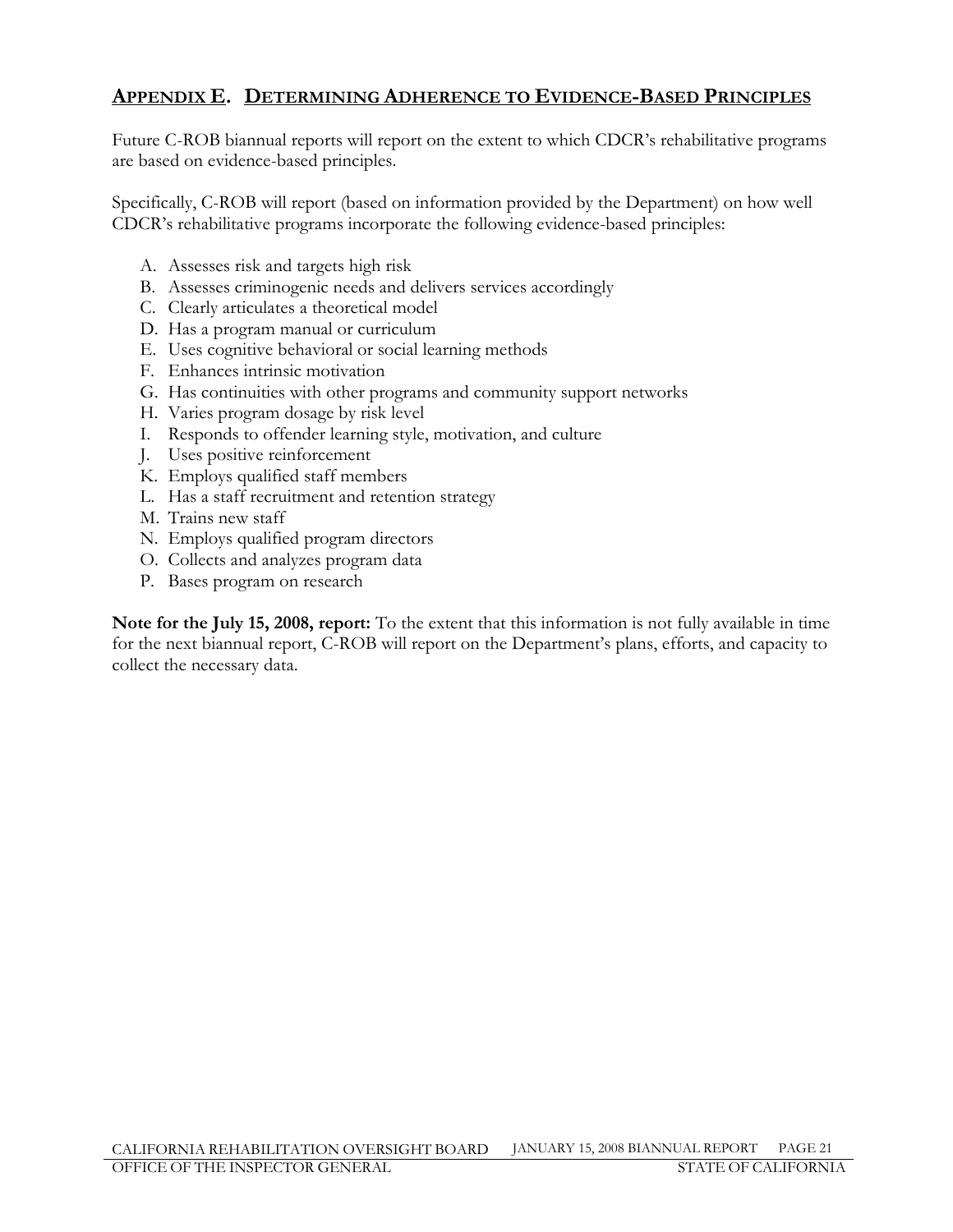### <u>Appendix F. Status of Expert Panel Recommendations</u>

Future C-ROB biannual reports will track CDCR's progress in responding to the Expert Panel recommendations. The columns represent the four phases C-ROB will analyze.

| <b>Expert Panel Recommendation</b>                                                                                                                                                                                                                                                                      | Status of Planning & | Status of      | <b>Status of Quality</b>          | <b>Status of Program</b> |
|---------------------------------------------------------------------------------------------------------------------------------------------------------------------------------------------------------------------------------------------------------------------------------------------------------|----------------------|----------------|-----------------------------------|--------------------------|
|                                                                                                                                                                                                                                                                                                         | Development          | Implementation | <b>Assurance &amp; Evaluation</b> | Improvements             |
| <b>Recommendation 1: Reduce</b><br>overcrowding in CDCR prison<br>facilities and parole offices. <sup>24</sup>                                                                                                                                                                                          |                      |                |                                   |                          |
| <b>Recommendation 2: Enact</b><br>legislation to expand the system of<br>positive reinforcements for<br>offenders who successfully<br>complete their rehabilitation<br>program requirements, comply with<br>institutional rules in prison, and<br>fulfill their parole obligations in the<br>community. |                      |                |                                   |                          |
| Recommendation 2a: Award earned<br>credits to offenders who complete<br>any rehabilitation program in prison<br>and on parole.                                                                                                                                                                          |                      |                |                                   |                          |
| <b>Recommendation 2b: Replace Work</b><br><b>Incentive Program (WIP) credits</b><br>with statutorily-based good time<br>incentive credits.                                                                                                                                                              |                      |                |                                   |                          |

<sup>&</sup>lt;sup>24</sup> Given the broad scope of certain recommendations, C-ROB's reports will note planning and development efforts for certain recommendations but will focus primarily on outcomes and less on details.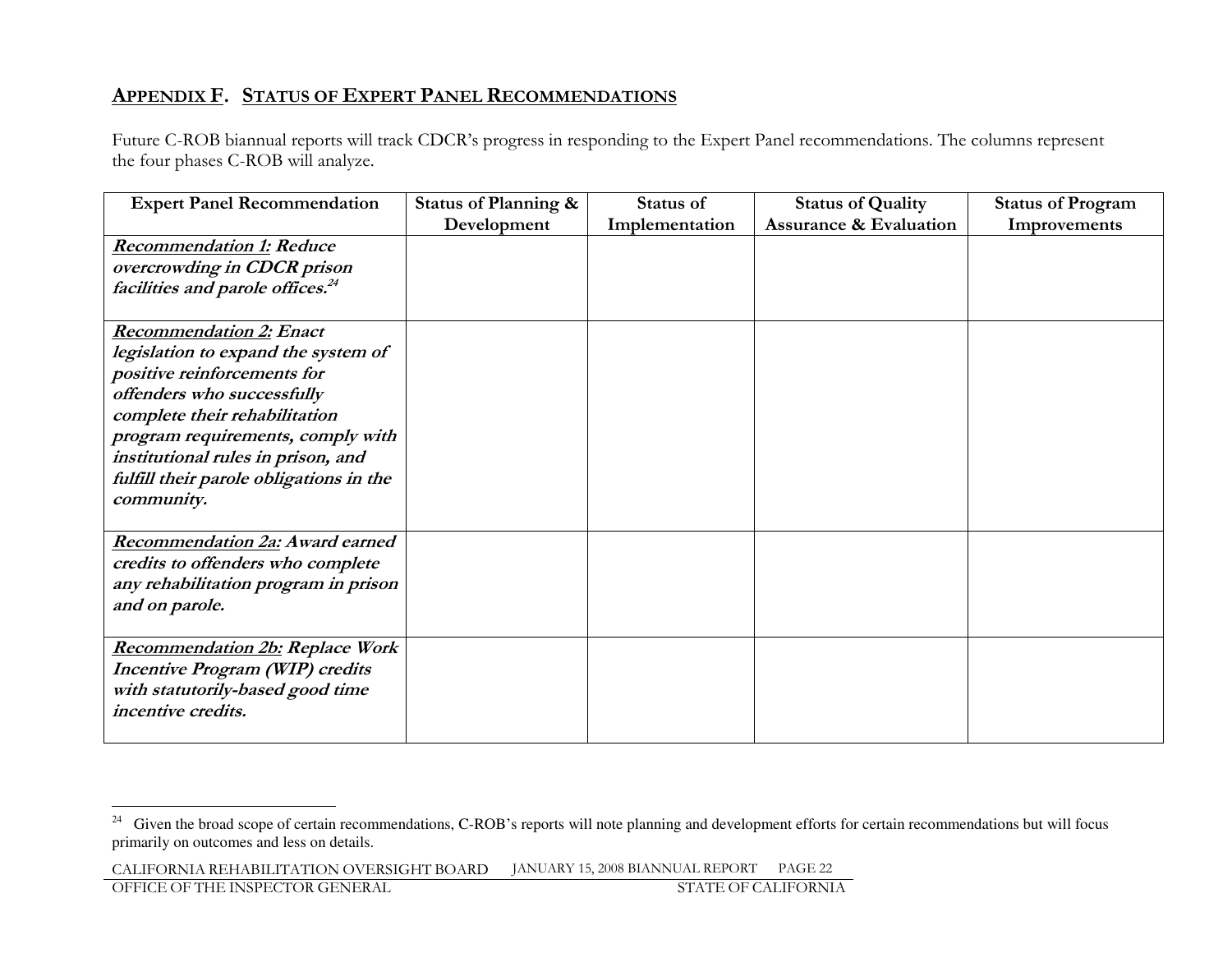| <b>Expert Panel Recommendation</b>     | Status of Planning & | <b>Status of</b> | <b>Status of Quality</b>          | <b>Status of Program</b> |
|----------------------------------------|----------------------|------------------|-----------------------------------|--------------------------|
|                                        | Development          | Implementation   | <b>Assurance &amp; Evaluation</b> | Improvements             |
| <b>Recommendation 2c:</b> Implement an |                      |                  |                                   |                          |
| earned discharge parole supervision    |                      |                  |                                   |                          |
| strategy for all parolees released     |                      |                  |                                   |                          |
| from prison after serving a period of  |                      |                  |                                   |                          |
| incarceration for an offense other     |                      |                  |                                   |                          |
| than those listed as serious and       |                      |                  |                                   |                          |
| violent under California Penal Code    |                      |                  |                                   |                          |
| section 1192.7(c) and 667.5(c)         |                      |                  |                                   |                          |
| criteria.                              |                      |                  |                                   |                          |
|                                        |                      |                  |                                   |                          |
| <b>Recommendation 3: Select and</b>    |                      |                  |                                   |                          |
| utilize a risk-assessment tool to      |                      |                  |                                   |                          |
| assess offender risk to reoffend.      |                      |                  |                                   |                          |
|                                        |                      |                  |                                   |                          |
| Recommendation 3a: Adopt a risk-       |                      |                  |                                   |                          |
| assessment instrument for the          |                      |                  |                                   |                          |
| prison population.                     |                      |                  |                                   |                          |
|                                        |                      |                  |                                   |                          |
| <b>Recommendation 3b: Utilize</b>      |                      |                  |                                   |                          |
| <b>COMPAS</b> or a similar assessment  |                      |                  |                                   |                          |
| tool for the parolee population.       |                      |                  |                                   |                          |
|                                        |                      |                  |                                   |                          |
| <b>Recommendation 3c: Develop a</b>    |                      |                  |                                   |                          |
| risk-assessment tool normed for        |                      |                  |                                   |                          |
| female prisoner and parole             |                      |                  |                                   |                          |
| populations.                           |                      |                  |                                   |                          |
|                                        |                      |                  |                                   |                          |
| Recommendation 3d: Develop a           |                      |                  |                                   |                          |
| risk-assessment tool normed for        |                      |                  |                                   |                          |
| young adult prisoner and parolee       |                      |                  |                                   |                          |
| populations.                           |                      |                  |                                   |                          |
|                                        |                      |                  |                                   |                          |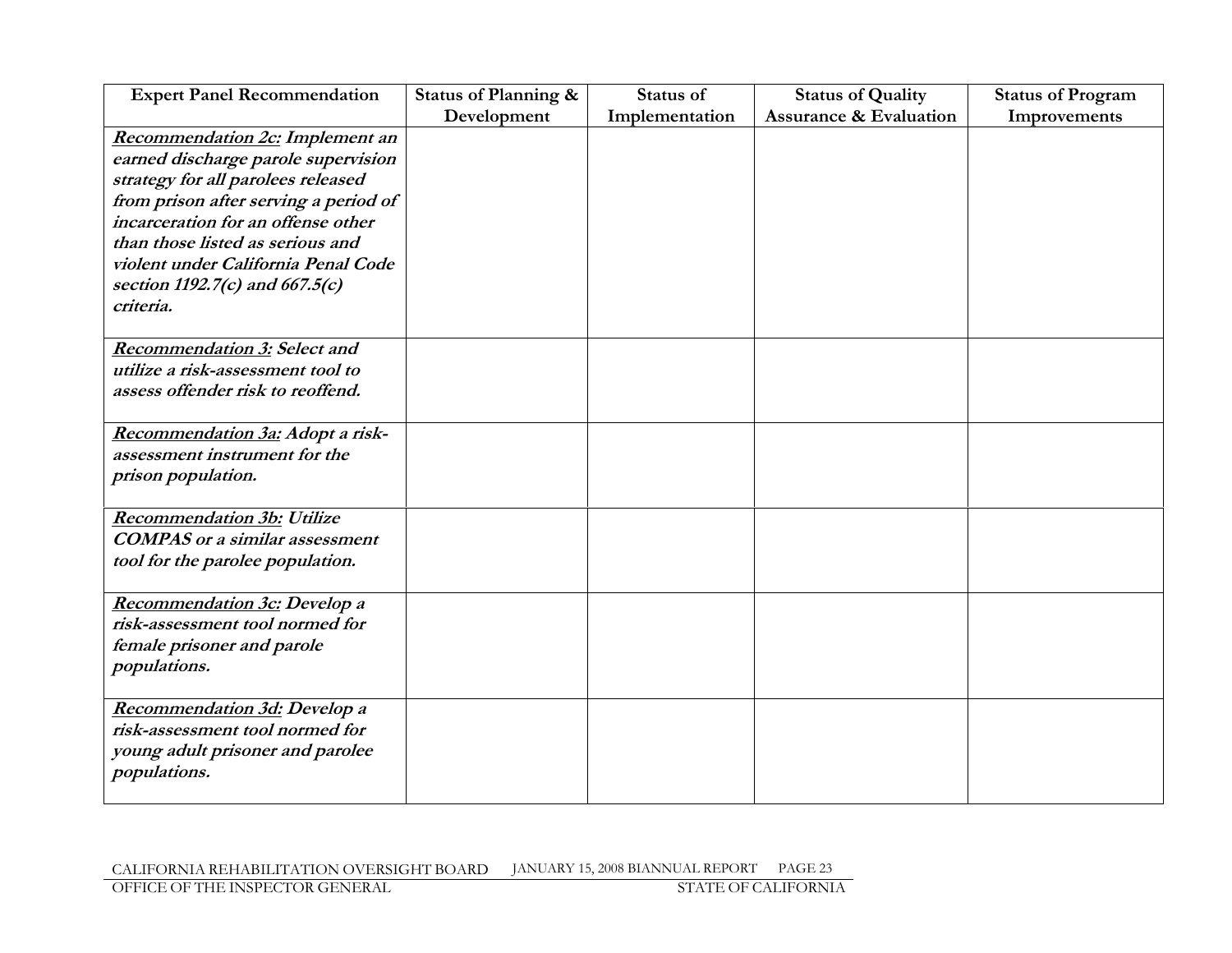| <b>Expert Panel Recommendation</b>     | Status of Planning & | Status of      | <b>Status of Quality</b>          | <b>Status of Program</b> |
|----------------------------------------|----------------------|----------------|-----------------------------------|--------------------------|
|                                        | Development          | Implementation | <b>Assurance &amp; Evaluation</b> | Improvements             |
| <b>Recommendation 3e: Norm and</b>     |                      |                |                                   |                          |
| validate all the selected risk-        |                      |                |                                   |                          |
| assessment instruments for CDCR's      |                      |                |                                   |                          |
| adult offender population and          |                      |                |                                   |                          |
| validate these tools at lease once     |                      |                |                                   |                          |
| every five years.                      |                      |                |                                   |                          |
|                                        |                      |                |                                   |                          |
| <b>Recommendation 3f:</b> When         |                      |                |                                   |                          |
| assigning rehabilitation treatment     |                      |                |                                   |                          |
| programming slots, give highest        |                      |                |                                   |                          |
| priority to those offenders with high  |                      |                |                                   |                          |
| and moderate risk-to-reoffend          |                      |                |                                   |                          |
| scores.                                |                      |                |                                   |                          |
|                                        |                      |                |                                   |                          |
| <b>Recommendation 3g: Provide low-</b> |                      |                |                                   |                          |
| risk offenders with rehabilitation     |                      |                |                                   |                          |
| programs that focus on work, life      |                      |                |                                   |                          |
| skills, and personal growth rather     |                      |                |                                   |                          |
| than rehabilitation treatment          |                      |                |                                   |                          |
| programs.                              |                      |                |                                   |                          |
|                                        |                      |                |                                   |                          |
| <b>Recommendation 3h: Provide</b>      |                      |                |                                   |                          |
| short-term prisoners with reentry      |                      |                |                                   |                          |
| services and reintegration skills      |                      |                |                                   |                          |
| training rather than rehabilitation    |                      |                |                                   |                          |
| treatment programs.                    |                      |                |                                   |                          |
|                                        |                      |                |                                   |                          |
| <b>Recommendation 4: Determine</b>     |                      |                |                                   |                          |
| offender rehabilitation treatment      |                      |                |                                   |                          |
| programming based on the results       |                      |                |                                   |                          |
| of assessment tools that identify      |                      |                |                                   |                          |
| and measure criminogenic and           |                      |                |                                   |                          |
| other needs.                           |                      |                |                                   |                          |
|                                        |                      |                |                                   |                          |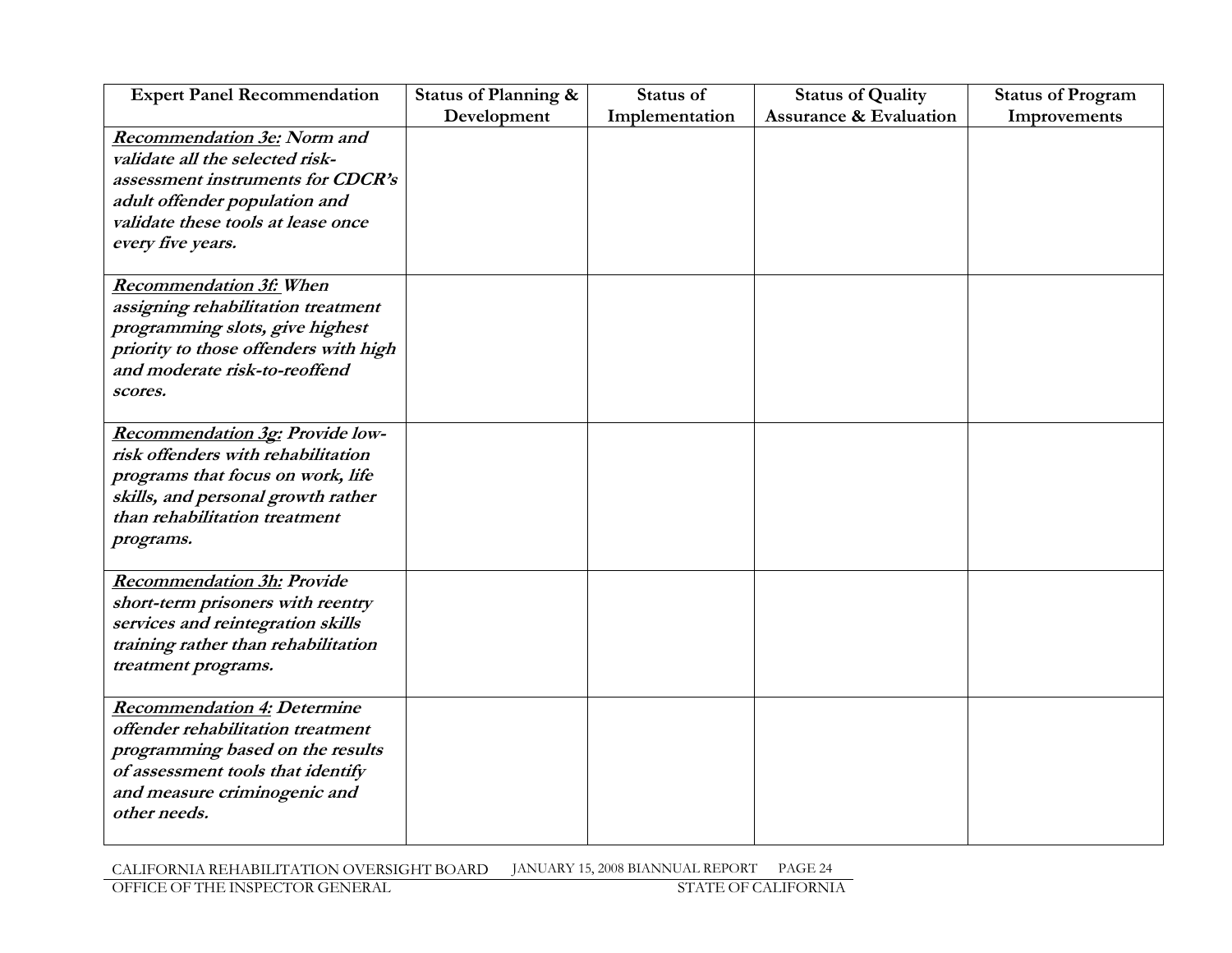| <b>Expert Panel Recommendation</b>                   | Status of Planning & | Status of      | <b>Status of Quality</b>          | <b>Status of Program</b> |
|------------------------------------------------------|----------------------|----------------|-----------------------------------|--------------------------|
|                                                      | Development          | Implementation | <b>Assurance &amp; Evaluation</b> | Improvements             |
| <b>Recommendation 4a: Do not assess</b>              |                      |                |                                   |                          |
| the criminogenic needs of offenders                  |                      |                |                                   |                          |
| at low risk to reoffend (identified in               |                      |                |                                   |                          |
| the tools in recommendation #3).                     |                      |                |                                   |                          |
|                                                      |                      |                |                                   |                          |
| <b>Recommendation 4b: Utilize</b>                    |                      |                |                                   |                          |
| additional evidence-based tools to                   |                      |                |                                   |                          |
| supplement criminogenic needs                        |                      |                |                                   |                          |
| <i>assessments.</i>                                  |                      |                |                                   |                          |
|                                                      |                      |                |                                   |                          |
| <b>Recommendation 5: Create and</b>                  |                      |                |                                   |                          |
| monitor a behavior management                        |                      |                |                                   |                          |
| plan for each offender.                              |                      |                |                                   |                          |
|                                                      |                      |                |                                   |                          |
| <b>Recommendation 6: Select and</b>                  |                      |                |                                   |                          |
| deliver in prison and in the                         |                      |                |                                   |                          |
| community a core set of programs                     |                      |                |                                   |                          |
| that covers the six offender                         |                      |                |                                   |                          |
| programming areas: (a) academic,                     |                      |                |                                   |                          |
| vocational, and financial; (b)                       |                      |                |                                   |                          |
| alcohol and other drugs; (c)                         |                      |                |                                   |                          |
| aggression, hostility, anger, and                    |                      |                |                                   |                          |
| violence; (d) criminal thinking,                     |                      |                |                                   |                          |
| behaviors, and associations; (e)                     |                      |                |                                   |                          |
| family, marital, and relationships;                  |                      |                |                                   |                          |
| and (f) sex offending.                               |                      |                |                                   |                          |
|                                                      |                      |                |                                   |                          |
| <b>Recommendation 6a: Develop and</b>                |                      |                |                                   |                          |
| offer rehabilitation treatment                       |                      |                |                                   |                          |
| programs to those offenders with                     |                      |                |                                   |                          |
| high and moderate risk-to-reoffend                   |                      |                |                                   |                          |
| scores and lengths of stay of six<br>months or more. |                      |                |                                   |                          |
|                                                      |                      |                |                                   |                          |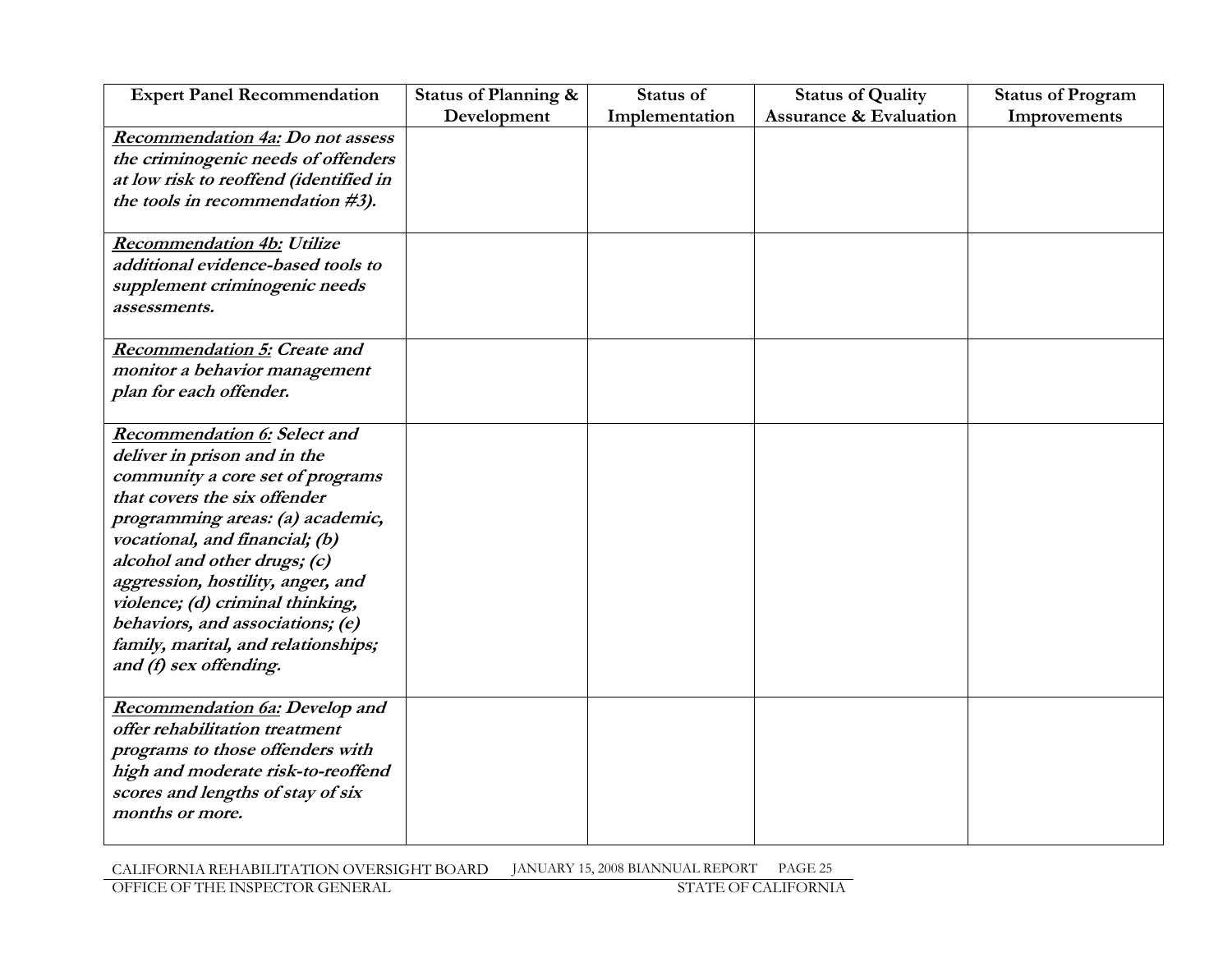| <b>Expert Panel Recommendation</b>      | Status of Planning & | <b>Status of</b> | <b>Status of Quality</b>          | <b>Status of Program</b> |
|-----------------------------------------|----------------------|------------------|-----------------------------------|--------------------------|
|                                         | Development          | Implementation   | <b>Assurance &amp; Evaluation</b> | Improvements             |
| <b>Recommendation 6b: Develop and</b>   |                      |                  |                                   |                          |
| offer rehabilitation programs           |                      |                  |                                   |                          |
| focused on work, life skills, and       |                      |                  |                                   |                          |
| personal growth for all prisoners       |                      |                  |                                   |                          |
| and parolees at low risk to reoffend    |                      |                  |                                   |                          |
| who have lengths of stay of six         |                      |                  |                                   |                          |
| months or more.                         |                      |                  |                                   |                          |
| <b>Recommendation 6c:</b> Develop and   |                      |                  |                                   |                          |
| offer reentry programming for all       |                      |                  |                                   |                          |
| offenders who have lengths of stay      |                      |                  |                                   |                          |
| less than six months.                   |                      |                  |                                   |                          |
| <b>Recommendation 6d: Develop and</b>   |                      |                  |                                   |                          |
| offer "booster" programs before         |                      |                  |                                   |                          |
| reentry and within the community        |                      |                  |                                   |                          |
| to maintain treatment gains.            |                      |                  |                                   |                          |
| <b>Recommendation 6e: Assign</b>        |                      |                  |                                   |                          |
| offenders to programs based on          |                      |                  |                                   |                          |
| responsivity factors relating to their  |                      |                  |                                   |                          |
| motivation and readiness,               |                      |                  |                                   |                          |
| personality and psychological           |                      |                  |                                   |                          |
| factors, cognitive-intellectual levels, |                      |                  |                                   |                          |
| and demographics.                       |                      |                  |                                   |                          |
| <b>Recommendation 6f:</b> Develop and   |                      |                  |                                   |                          |
| offer a core set of programs that is    |                      |                  |                                   |                          |
| responsive to the specific needs of     |                      |                  |                                   |                          |
| female offenders.                       |                      |                  |                                   |                          |
|                                         |                      |                  |                                   |                          |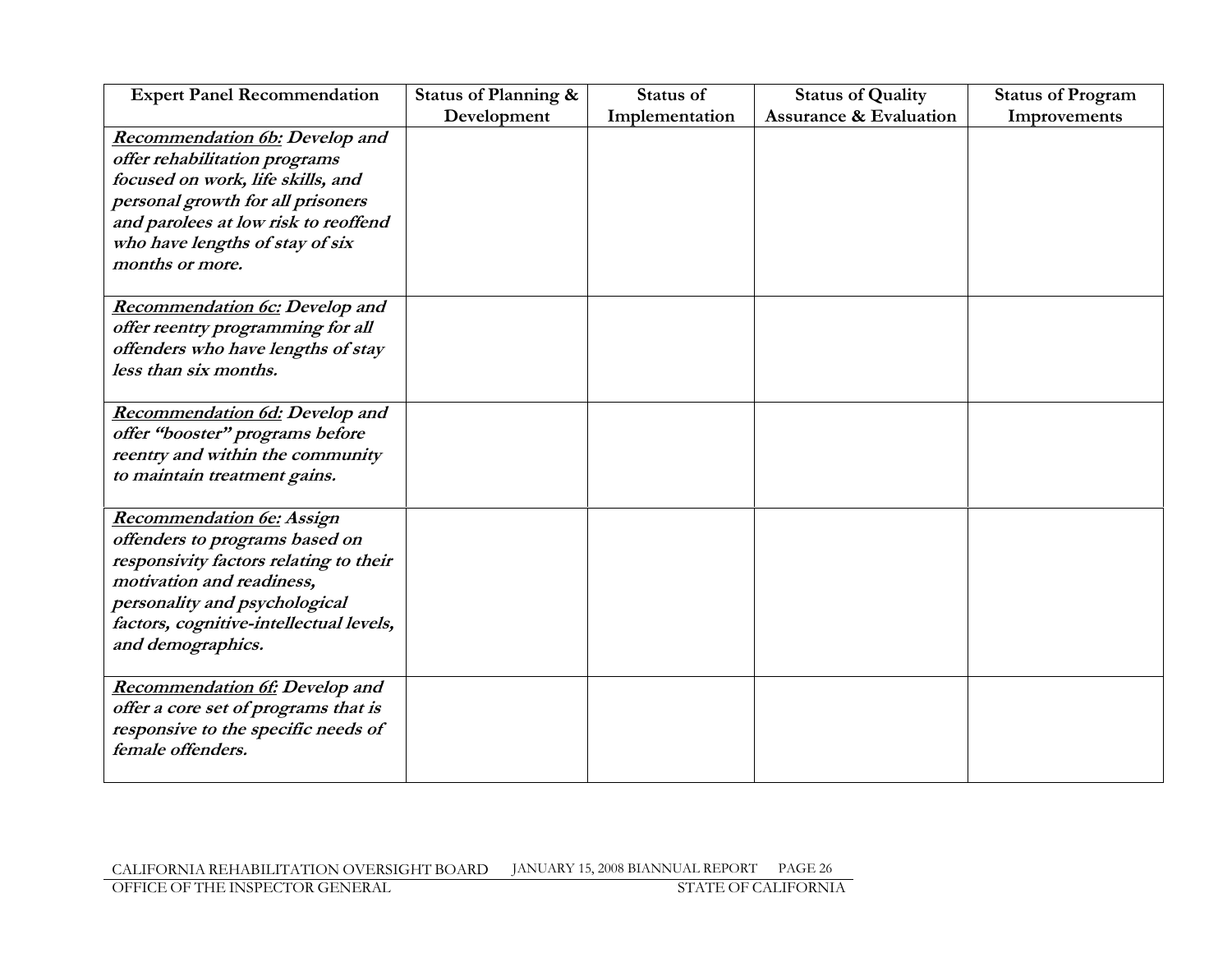| <b>Expert Panel Recommendation</b>                                                                                                                                                                         | Status of Planning & | Status of      | <b>Status of Quality</b>          | <b>Status of Program</b> |
|------------------------------------------------------------------------------------------------------------------------------------------------------------------------------------------------------------|----------------------|----------------|-----------------------------------|--------------------------|
|                                                                                                                                                                                                            | Development          | Implementation | <b>Assurance &amp; Evaluation</b> | Improvements             |
| <b>Recommendation 6g:</b> Develop and<br>offer a core set of programs that is<br>responsive to the specific needs of<br>youthful offenders.                                                                |                      |                |                                   |                          |
| <b>Recommendation 7: Develop</b><br>systems and procedures to collect<br>and utilize programming process<br>and outcome measures.                                                                          |                      |                |                                   |                          |
| <b>Recommendation 7a: CDCR should</b><br>develop a system to measure and<br>improve quality in its adult offender<br>programming.                                                                          |                      |                |                                   |                          |
| <b>Recommendation 7b: CDCR should</b><br>develop the capability to conduct<br>internal research and evaluation<br>that measures and makes<br>recommendations to improve the<br>quality of its programming. |                      |                |                                   |                          |
| <b>Recommendation 7c: The</b><br>Legislature should create an<br>independent capability to assist<br>with developing and monitoring<br><b>CDCR's quality assurance system.</b>                             |                      |                |                                   |                          |
| <b>Recommendation 8: Continue to</b><br>develop and strengthen CDCR's<br>formal partnerships with<br>community stakeholders.                                                                               |                      |                |                                   |                          |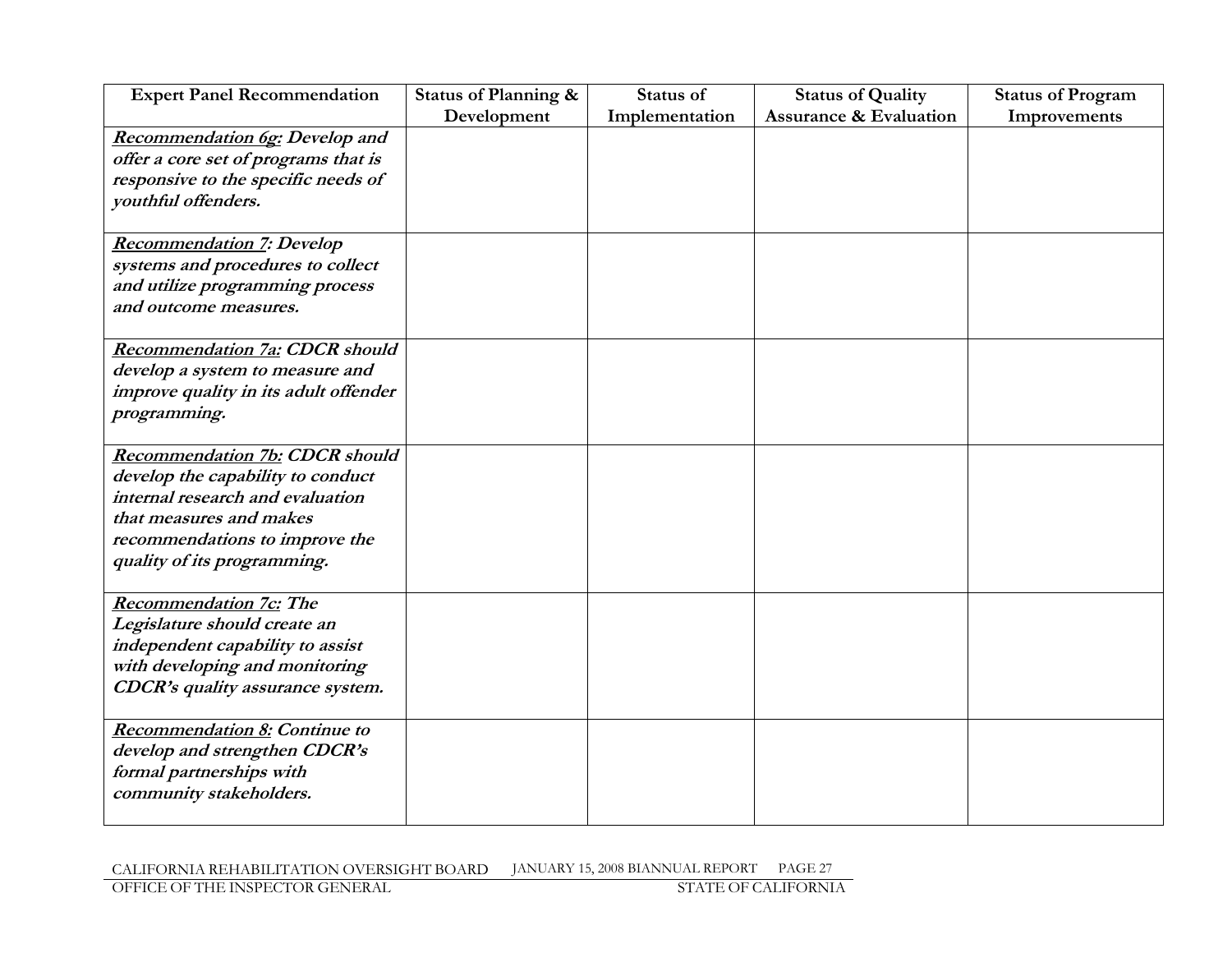| <b>Expert Panel Recommendation</b>    | Status of Planning & | Status of      | <b>Status of Quality</b>          | <b>Status of Program</b> |
|---------------------------------------|----------------------|----------------|-----------------------------------|--------------------------|
|                                       | Development          | Implementation | <b>Assurance &amp; Evaluation</b> | Improvements             |
| Recommendation 8a: Develop            |                      |                |                                   |                          |
| formal reentry plans for those        |                      |                |                                   |                          |
| offenders with high and moderate      |                      |                |                                   |                          |
| risk-to-reoffend scores.              |                      |                |                                   |                          |
|                                       |                      |                |                                   |                          |
| <b>Recommendation 8b: Provide</b>     |                      |                |                                   |                          |
| offenders who have high risk to       |                      |                |                                   |                          |
| reoffend with intensive treatment     |                      |                |                                   |                          |
| services for at least their first 90  |                      |                |                                   |                          |
| days on parole.                       |                      |                |                                   |                          |
|                                       |                      |                |                                   |                          |
| <b>Recommendation 8c: Ensure that</b> |                      |                |                                   |                          |
| transition and reentry programming    |                      |                |                                   |                          |
| includes family member                |                      |                |                                   |                          |
| participation and addresses family    |                      |                |                                   |                          |
| unit integration skills development.  |                      |                |                                   |                          |
|                                       |                      |                |                                   |                          |
| <b>Recommendation 8d: Ensure that</b> |                      |                |                                   |                          |
| parole programming and transition     |                      |                |                                   |                          |
| services respond to the specific      |                      |                |                                   |                          |
| needs of female offenders.            |                      |                |                                   |                          |
|                                       |                      |                |                                   |                          |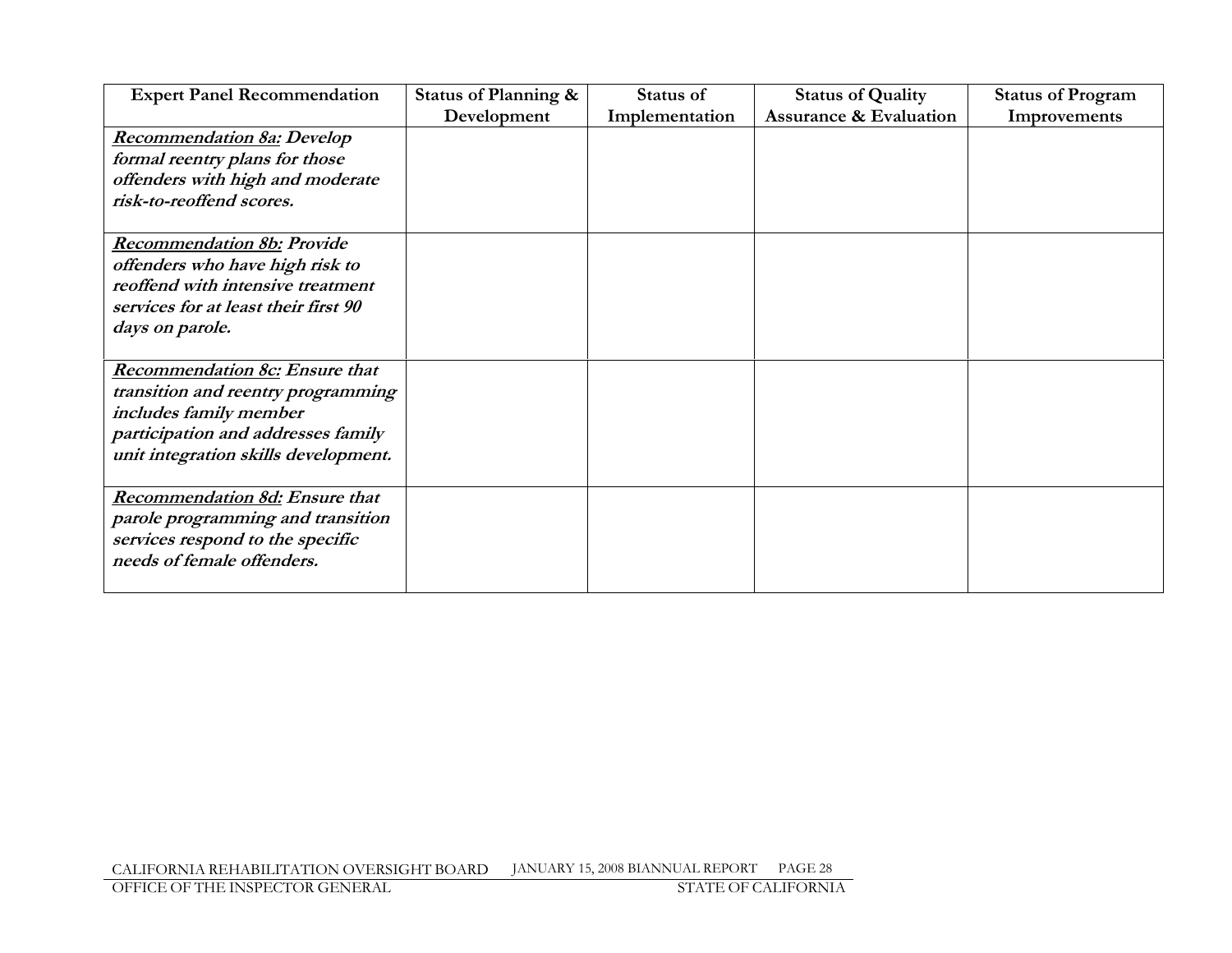| <b>Expert Panel Recommendation</b>                                                                                                                                                                                                                                                                                                                                                                                                                                                                     | Status of Planning & | Status of      | <b>Status of Quality</b>          | <b>Status of Program</b> |
|--------------------------------------------------------------------------------------------------------------------------------------------------------------------------------------------------------------------------------------------------------------------------------------------------------------------------------------------------------------------------------------------------------------------------------------------------------------------------------------------------------|----------------------|----------------|-----------------------------------|--------------------------|
|                                                                                                                                                                                                                                                                                                                                                                                                                                                                                                        | Development          | Implementation | <b>Assurance &amp; Evaluation</b> | Improvements             |
| <b>Recommendation 9: Modify</b><br>programs and services delivered in<br>the community (parole supervision<br>and community based programs<br>and services) to ensure that those<br>services: (a) target the criminogenic<br>needs areas of high- and moderate-<br>risk offenders; (b) assist all<br>returning offenders to maintain<br>their sobriety, locate housing, and<br>obtain employment; and (c) identify<br>and reduce the risk factors within<br>specific neighborhoods and<br>communities. |                      |                |                                   |                          |
| Recommendation 9a: Based on a<br>normed and validated instrument<br>assessing risk to reoffend, release<br>low-risk, non-violent, non-sex<br>registrants from prison without<br>placing them on parole supervision.                                                                                                                                                                                                                                                                                    |                      |                |                                   |                          |
| <b>Recommendation 9b:</b> Focus<br>programs and services on the<br>highest criminogenic needs.                                                                                                                                                                                                                                                                                                                                                                                                         |                      |                |                                   |                          |
| <b>Recommendation 9c:</b> Ensure that<br>community-based providers<br>develop and deliver programming<br>that addresses criminal thinking for<br>male offenders.                                                                                                                                                                                                                                                                                                                                       |                      |                |                                   |                          |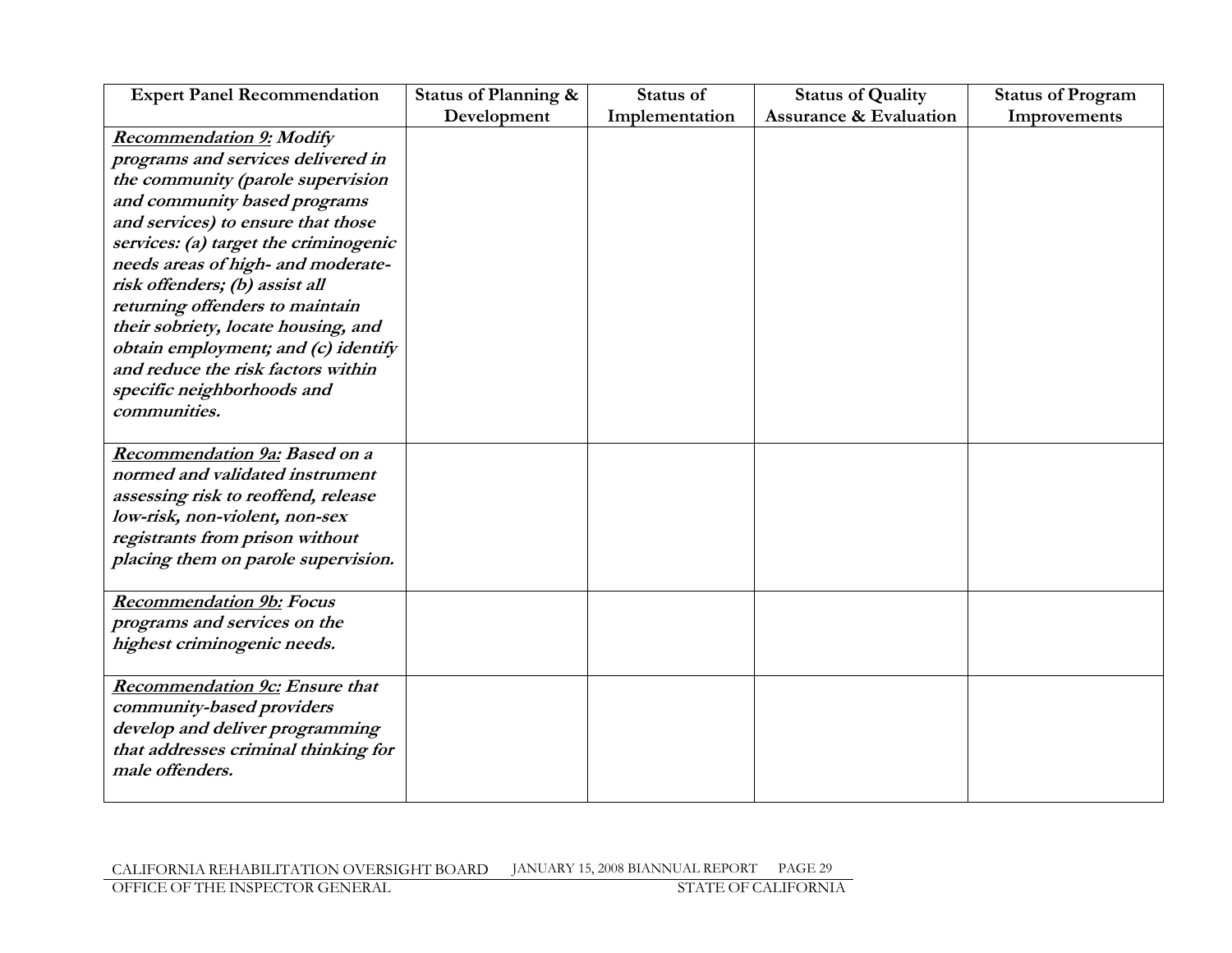| <b>Expert Panel Recommendation</b>    | Status of Planning & | Status of      | <b>Status of Quality</b>          | <b>Status of Program</b> |
|---------------------------------------|----------------------|----------------|-----------------------------------|--------------------------|
|                                       | Development          | Implementation | <b>Assurance &amp; Evaluation</b> | Improvements             |
| Recommendation 9d: Train parole       |                      |                |                                   |                          |
| agents how to deal with               |                      |                |                                   |                          |
| unmotivated and resistant             |                      |                |                                   |                          |
| offenders.                            |                      |                |                                   |                          |
|                                       |                      |                |                                   |                          |
| Recommendation 9e: Train parole       |                      |                |                                   |                          |
| agents how to mitigate the            |                      |                |                                   |                          |
| community risk factors.               |                      |                |                                   |                          |
|                                       |                      |                |                                   |                          |
| <b>Recommendation 10: Develop the</b> |                      |                |                                   |                          |
| community as a protective factor      |                      |                |                                   |                          |
| against continuing involvement in     |                      |                |                                   |                          |
| the criminal justice system for       |                      |                |                                   |                          |
| offenders reentering the community    |                      |                |                                   |                          |
| on parole and/or in other             |                      |                |                                   |                          |
| correctional statuses (probation,     |                      |                |                                   |                          |
| diversion, etc.).                     |                      |                |                                   |                          |
|                                       |                      |                |                                   |                          |
| Recommendation 10a: Develop a         |                      |                |                                   |                          |
| strategy for ensuring that the        |                      |                |                                   |                          |
| community is able to provide the      |                      |                |                                   |                          |
| necessary health and social services  |                      |                |                                   |                          |
| to prisoners and parolees after they  |                      |                |                                   |                          |
| are discharged from the criminal      |                      |                |                                   |                          |
| justice system.                       |                      |                |                                   |                          |
|                                       |                      |                |                                   |                          |
| <b>Recommendation 11: Develop</b>     |                      |                |                                   |                          |
| structured guidelines to respond to   |                      |                |                                   |                          |
| technical parole violations based on  |                      |                |                                   |                          |
| the risk-to-reoffend level of the     |                      |                |                                   |                          |
| offender and the seriousness of the   |                      |                |                                   |                          |
| violation.                            |                      |                |                                   |                          |
|                                       |                      |                |                                   |                          |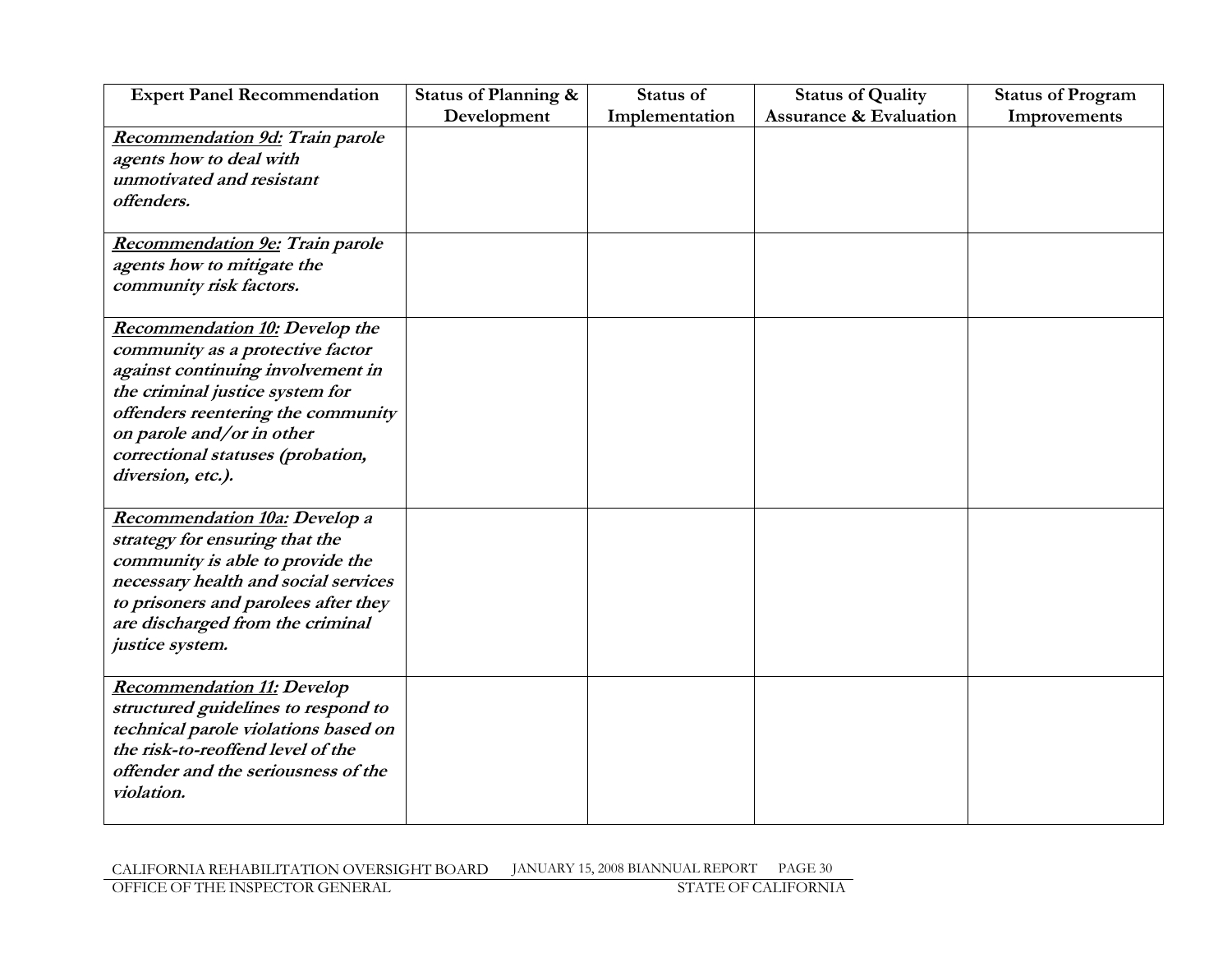| <b>Expert Panel Recommendation</b>      | Status of Planning & | Status of      | <b>Status of Quality</b>          | <b>Status of Program</b> |
|-----------------------------------------|----------------------|----------------|-----------------------------------|--------------------------|
|                                         | Development          | Implementation | <b>Assurance &amp; Evaluation</b> | Improvements             |
| <b>Recommendation 11a: Restrict the</b> |                      |                |                                   |                          |
| use of total confinement for parole     |                      |                |                                   |                          |
| violators to only certain violations.   |                      |                |                                   |                          |
|                                         |                      |                |                                   |                          |
| <b>Recommendation 11b:</b> Develop a    |                      |                |                                   |                          |
| parole sanctions matrix that will       |                      |                |                                   |                          |
| provide parole agents with              |                      |                |                                   |                          |
| guidelines for determining              |                      |                |                                   |                          |
| sanctions for parole violations.        |                      |                |                                   |                          |
|                                         |                      |                |                                   |                          |